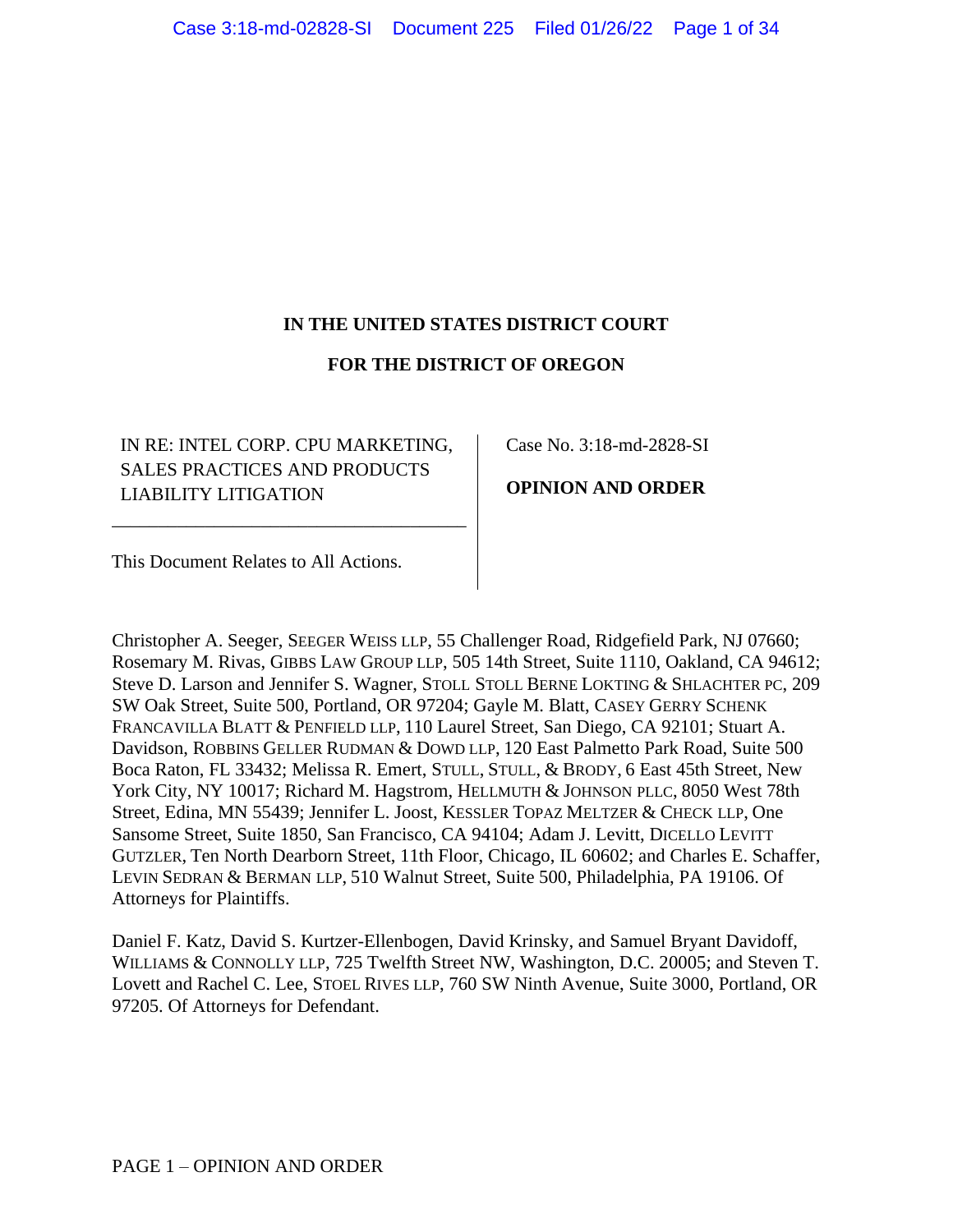### **Michael H. Simon, District Judge.**

In this multidistrict proceeding, Plaintiffs bring a putative nationwide class action against Defendant Intel Corporation (Intel) relating to certain security vulnerabilities in Intel's microprocessors. Plaintiffs allege that Intel knew for decades about alleged design defects in its microprocessors that created security vulnerabilities and that Intel failed to disclose or mitigate these vulnerabilities. Plaintiffs also allege that the ways in which these security vulnerabilities could be exploited became publicly known beginning in January 2018, with new ways continuing to be discovered and publicized. These forms of exploit have become generally known as "Spectre," "Meltdown," "Foreshadow," "ZombieLoad," "SwapGS," "RIDL," "LazyFP," "CacheOut," and "Vector Register Sampling," among others. Plaintiffs contend that until Intel fixes the alleged defects at the hardware level, additional ways to exploit these security vulnerabilities will likely continue to be discovered.

Plaintiffs allege that Intel's processors have two primary design defects. First, the design of the processors heightens the risk of unauthorized access to protected memory secrets. Second, the design does not completely delete, or undo, the memory's recent retrieval of those secrets, also increasing the risk of unauthorized access. Plaintiffs contend that these design defects create security vulnerabilities that could lead to a breach of confidential data. Plaintiffs also allege that Intel cannot fix these defects after-the-fact, and that the software patches created or distributed by Intel to mitigate these defects substantially diminish the speed of Intel's processors.

Intel has twice previously moved to dismiss this action. The Court granted the first motion with leave to amend. *See In re Intel Corp. CPU Mktg., Sales Pracs. & Prod. Liab. Litig*. (*Intel I*), 2020 WL 1495304 (D. Or. Mar. 27, 2020). Plaintiffs then filed an Amended Consolidated Class Action Allegation Complaint (Amended Complaint). That complaint asserted the following nationwide class claims: (1) fraud by concealment or omission; (2) breach of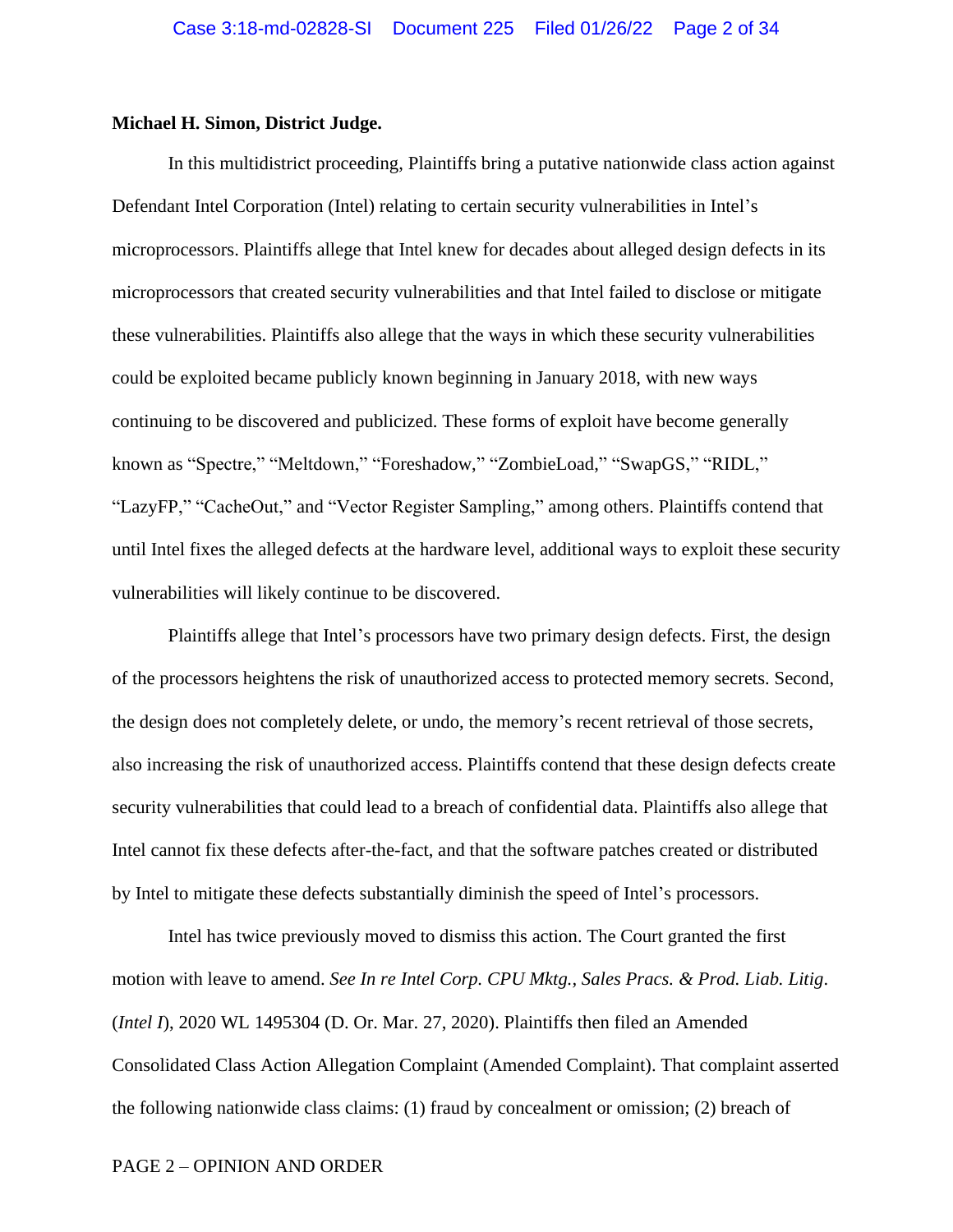California's Consumers Legal Remedies Act (CLRA), Cal. Civ. Code §§ 1750, *et seq.*; (3) breach of California's Unfair Competition Law (UCL), Cal. Bus. & Prof. Code §§ 17200, *et seq.*; (4) breach of California's False Advertising Law (FAL), Cal. Bus. & Prof. Code §§ 17500, *et seq.*; and (5) unjust enrichment, or quasi-contract. Plaintiffs also asserted separate state subclass claims for each state except California, Kentucky, and Massachusetts, plus the District of Columbia, under each jurisdiction's deceptive or unfair trade practices act or consumer protection law. Plaintiffs sought both money damages and injunctive relief.

The Court granted Intel's second motion to dismiss. *See In re Intel Corp. CPU Mktg., Sales Pracs. & Prod. Liab. Litig*. (*Intel II*), 2021 WL 1198299 (D. Or. Mar. 29, 2021). The Court gave Plaintiffs leave to amend their nationwide claim under California's UCL alleging unfair conduct, their nationwide claim for unjust enrichment, and their state subclass claims. The Court dismissed all other claims with prejudice.

Plaintiffs filed a Second Amended Consolidated Class Action Allegation Complaint (Second Amended Complaint). It asserts the two nationwide claims for which the Court granted leave to replead—breach of California's UCL for unfair conduct and unjust enrichment. It also alleges the same states' subclass claims under each jurisdiction's deceptive or unfair trade practices act or consumer protection law. Intel moves to dismiss, with prejudice, all of Plaintiffs' claims.

Against the Second Amended Complaint, Intel challenges Plaintiffs' nationwide class claims, which Intel argues under California law.<sup>1</sup> Intel argues that Plaintiffs' unfair conduct claim is coextensive with Plaintiffs' fraud claim under the UCL and thus should be dismissed,

<sup>&</sup>lt;sup>1</sup> Intel adds that it reserves the right to argue at a later time that California law does not govern claims asserted by persons who are not residents of California.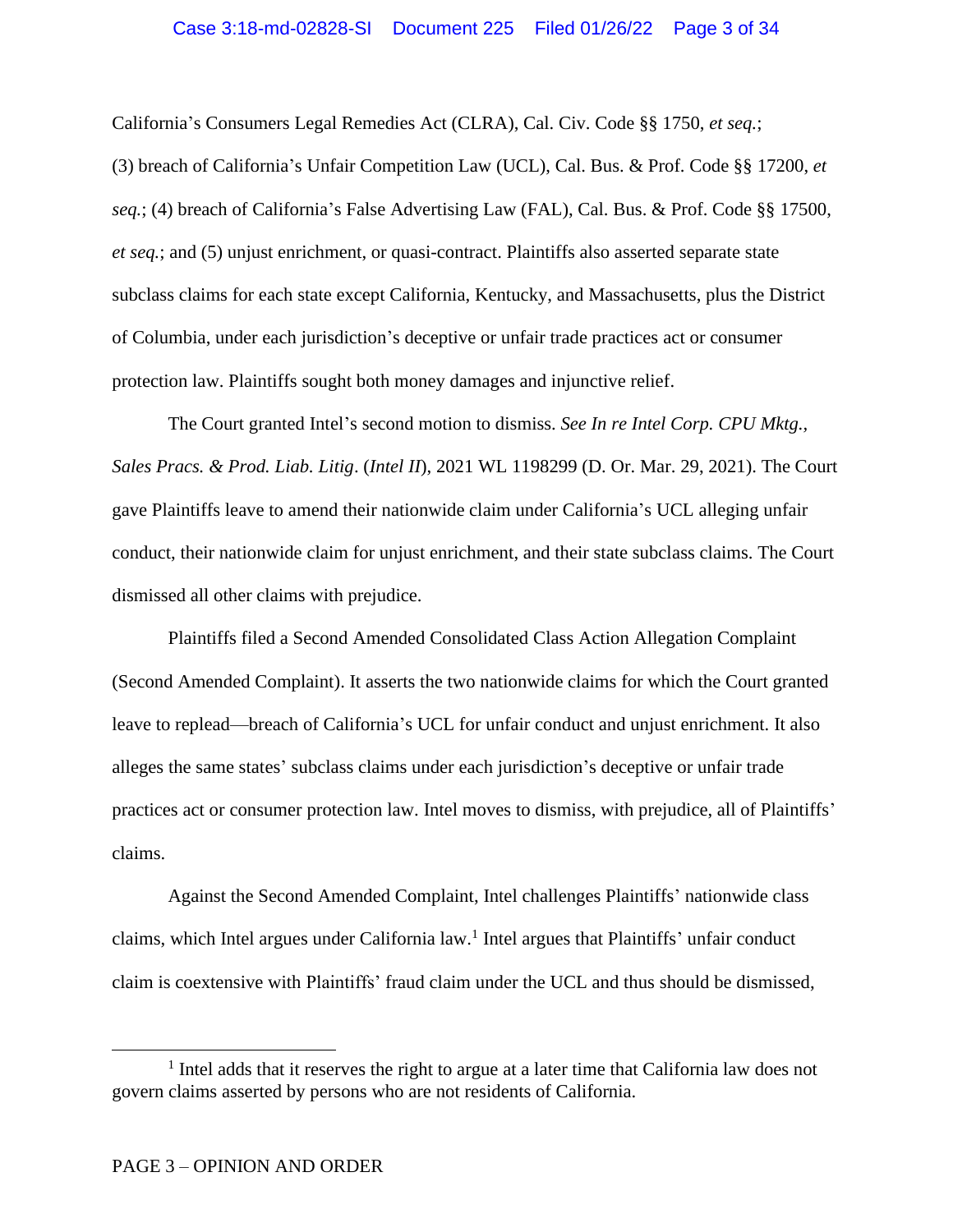# Case 3:18-md-02828-SI Document 225 Filed 01/26/22 Page 4 of 34

and that Plaintiffs fail to allege a material omission or otherwise allege how Intel's conduct was unfair under the UCL. Intel also argues that Plaintiffs fail to state a claim for unjust enrichment. Intel further argues that Plaintiffs may not pursue these equitable claims because Plaintiffs have an adequate remedy at law. Finally, Intel challenges Plaintiffs' state subclass claims. Intel argues that Plaintiffs fail to state a claim for any of the six bellwether state counts that the parties agreed to litigate in the pending motion.<sup>2</sup> For the reasons explained below, the Court grants in part Intel's motion to dismiss the Second Amended Complaint, dismissing with prejudice all claims based on Intel's alleged conduct *before* September 1, 2017. The Court denies Intel's motion for Plaintiffs who purchased devices with Intel processors *after* September 1, 2017.

## **STANDARDS**

A motion to dismiss for failure to state a claim may be granted only when there is no cognizable legal theory to support the claim or when the complaint lacks sufficient factual allegations to state a facially plausible claim for relief. *Shroyer v. New Cingular Wireless Servs., Inc.*, 622 F.3d 1035, 1041 (9th Cir. 2010). In evaluating the sufficiency of a complaint's factual allegations, the court must accept as true all well-pleaded material facts alleged in the complaint and construe them in the light most favorable to the non-moving party. *Wilson v. Hewlett-Packard Co.*, 668 F.3d 1136, 1140 (9th Cir. 2012); *Daniels-Hall v. Nat'l Educ. Ass'n*, 629 F.3d 992, 998 (9th Cir. 2010). To be entitled to a presumption of truth, allegations in a complaint "may not simply recite the elements of a cause of action, but must contain sufficient allegations of underlying facts to give fair notice and to enable the opposing party to defend itself

<sup>&</sup>lt;sup>2</sup> The parties chose Plaintiffs' claims under the Florida Deceptive and Unfair Trade Practices Act (FDUTPA), the Illinois Consumer Fraud and Deceptive Business Practices Act (ICFA), the New Jersey Consumer Fraud Act, (NJCFA), the New York General Business Law (NYGBL), the Ohio Consumer Sales Practices Act (OCSPA), and the Texas Deceptive Trade Practices Act (TDTPA).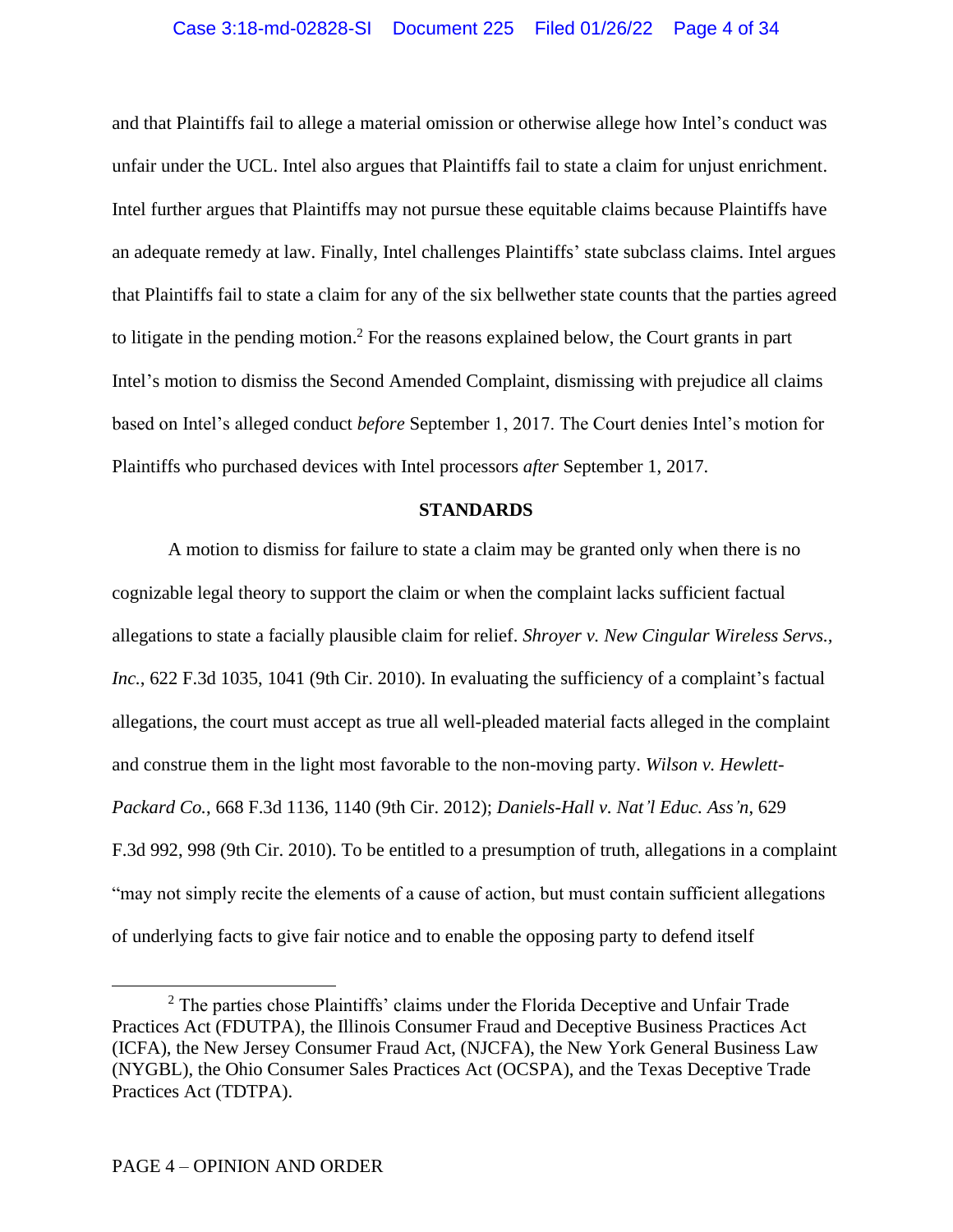effectively." *Starr v. Baca*, 652 F.3d 1202, 1216 (9th Cir. 2011). The court must draw all reasonable inferences from the factual allegations in favor of the plaintiff. *Newcal Indus. v. Ikon Off. Sol.*, 513 F.3d 1038, 1043 n.2 (9th Cir. 2008). The court need not, however, credit the plaintiff's legal conclusions couched as factual allegations. *Ashcroft v. Iqbal*, 556 U.S. 662, 678- 79 (2009).

A complaint must contain sufficient factual allegations to "plausibly suggest an entitlement to relief, such that it is not unfair to require the opposing party to be subjected to the expense of discovery and continued litigation." *Starr*, 652 F.3d at 1216. "A claim has facial plausibility when the plaintiff pleads factual content that allows the court to draw the reasonable inference that the defendant is liable for the misconduct alleged." *Iqbal*, 556 U.S. at 678 (citing *Bell Atl. Corp. v. Twombly*, 550 U.S. 544, 556 (2007)). "The plausibility standard is not akin to a probability requirement, but it asks for more than a sheer possibility that a defendant has acted unlawfully." *Mashiri v. Epsten Grinnell & Howell*, 845 F.3d 984, 988 (9th Cir. 2017) (quotation marks omitted).

### **BACKGROUND**

## **A. General Background**

Plaintiffs' Second Amended Complaint is 487 pages long and contains 1,699 separately numbered paragraphs.<sup>3</sup> The Second Amended Complaint contains much technical detail on the many so-called exploits (or ways in which the security vulnerabilities can be exploited) that have been discovered and become publicly known during the past four years. The Second Amended Complaint explains how these security vulnerabilities affect Intel's microprocessors, also called

<sup>&</sup>lt;sup>3</sup> The Amended Complaint was 409 pages and contained 1,544 separately numbered paragraphs.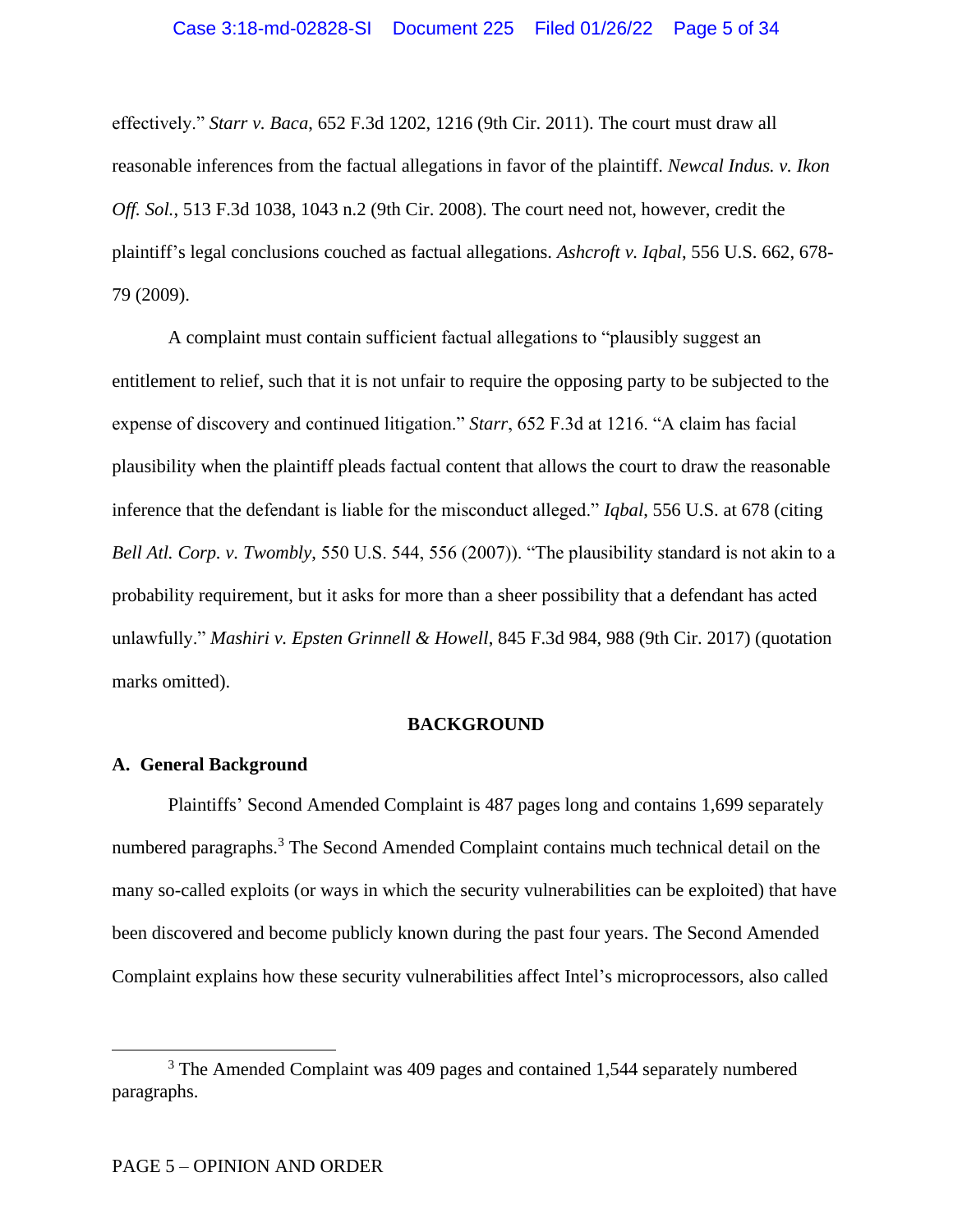### Case 3:18-md-02828-SI Document 225 Filed 01/26/22 Page 6 of 34

"chips" or simply "processors." It also details the history of Intel's chip development and competition with Advanced Micro Devices, Inc. (AMD). In this section, the Court summarizes the facts most relevant to the pending motion.

Intel manufactures microprocessors. A microprocessor is an integrated electronic circuit that contains the functions of a central processing unit (CPU) of a computer. The CPU is the "brains" of the computing device, performing the necessary computations for programs or applications, such as Microsoft Word, and peripheral devices, such as printers. Each program communicates with a processor through instructions, with each instruction representing a calculation or operation that the CPU must execute on behalf of the requesting program. For each calculation, the CPU "fetches" an instruction from the computer's memory, "decodes" the instruction, "executes" it, and, finally, "writes-back" the result. The time that it takes a CPU to process instructions is measured in "clock cycles." Each step in the process—fetch, decode, execute, and write-back—takes at least one clock cycle. The number of clock cycles that a CPU completes per second is known as the "clock rate." The speed of a CPU often is measured in "clock speed."

Plaintiffs allege that clock speed "is a material attribute for consumers purchasing" devices, that consumers "*really* care about speed," and that "milliseconds matter." 2d Am. Compl. ¶¶ 489, 739, 743 (emphasis in original). Intel markets its microprocessors as having faster clock speed than the processors of its competitors (including AMD) and charges a premium for its fastest processors. To obtain higher clock speed, modern processors usually implement two techniques—branch prediction and speculative execution. These techniques allow the CPU to predict what actions might be needed, perform those actions "out of order,"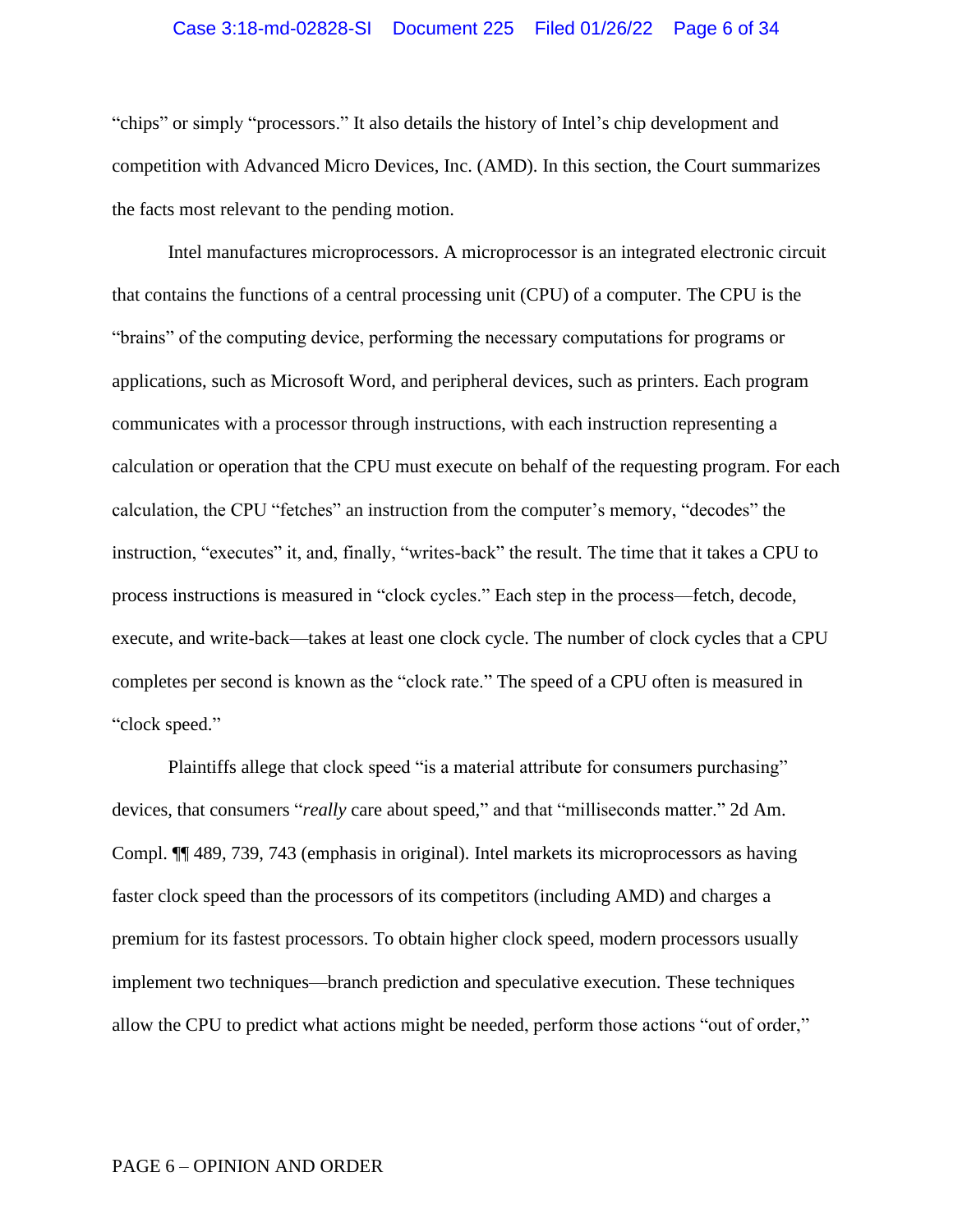### Case 3:18-md-02828-SI Document 225 Filed 01/26/22 Page 7 of 34

and later reconcile what actions were needed versus what actions were not needed and may be discarded. The CPU then properly orders the actions that were needed.

Plaintiffs allege that Intel's design implements branch prediction, speculative execution, out-of-order execution, and an unsecured cache subsystem in a way that contains the two alleged defects. The first alleged defect (Unauthorized Access) creates windows of time during which an unauthorized user could have the processor allow unnecessary or unauthorized memory access to copies of sensitive or privileged data. *Id.*, ¶ 562. This essentially allows the return of "secrets" to a "transient instruction." *See id.*, ¶¶ 6, 677. Intel's processors, unlike its competitors' processors, returns a "read value" instead of a "dummy value" during this process. *See id.*, ¶¶ 508, 677. The second alleged defect (Incomplete Undo) allows the accessed privileged information (or data about that privileged information sufficient to allow an unauthorized user to retrieve privileged information) to remain in the CPU's cache after the mistaken or unauthorized access is discovered during the reconciliation step. *Id.*, ¶ 562.

Processors contain, among other things, an "instruction set" and "microarchitecture." The instruction set serves as an interface between a computer's software and hardware. The microarchitecture governs the various parts of the processor and how they work together to implement the instruction set. Plaintiffs describe the history of Intel's chip development, including its changes in microarchitecture and instruction sets, which the Court need not summarize here. It is enough to say that Intel designed different privilege levels in its instruction set in its 1982 processor that protect a computer's most privileged information. In 1985, Intel improved the functionality of key aspects of this design—protected mode and virtual memory. Plaintiffs allege that all modern processors use these functionalities. Plaintiffs also allege that when Intel incorporated branch prediction and speculative execution in its chips in 1995 with its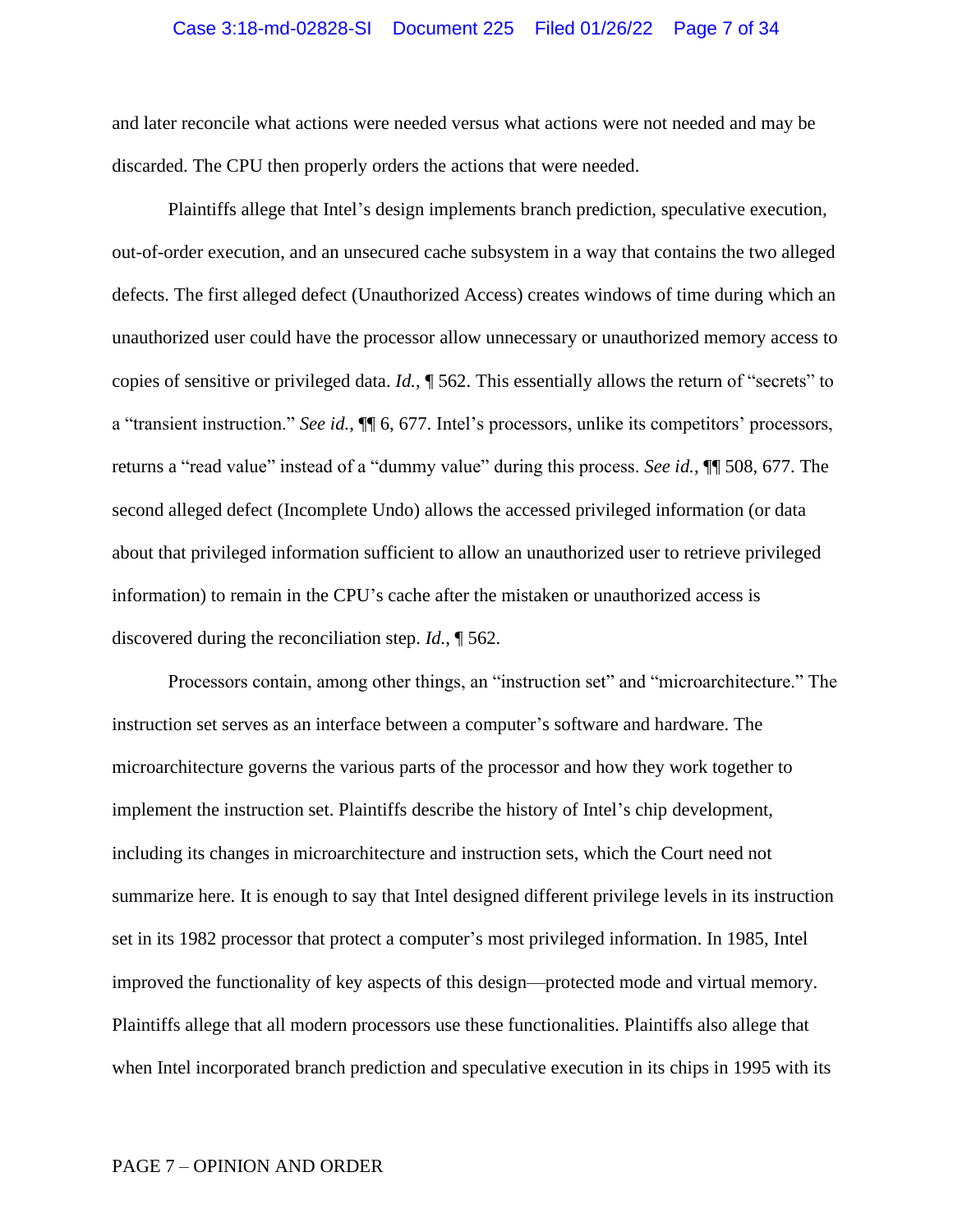### Case 3:18-md-02828-SI Document 225 Filed 01/26/22 Page 8 of 34

P6 architecture, Intel's chips did not return "read values" but returned a random number, the way that AMD processors worked. Plaintiffs allege that this type of processor is not vulnerable to most of the security exploits that have been recently discovered, except for Spectre.

Plaintiffs allege that in July 1999 AMD "took the 'speed crown'" for developing a faster processor than Intel. *Id.*, ¶ 490. Plaintiffs describe Intel and AMD's ongoing competition and speed "wars," and allege that Intel faced product and market difficulties for a few years. Plaintiffs allege that these problems led to Intel designing and releasing in 2006 a new chip based on a new microarchitecture that went back to its P6 microarchitecture. This new microarchitecture was called "Core." The Core chips increased the use of out-of-order execution, speculative execution, branch prediction, and cache subsystems, and boosted clock speed. According to Plaintiffs, Core, unlike P6, uses an allegedly unsafe practice of returning a "read value" instead of "dummy," or random, value, thereby creating the Intel-only Unauthorized Access defect. Thus, allege Plaintiffs, Intel made critical design choices with Core to focus on improving clock speed to the detriment of security.

Plaintiffs assert that the two alleged defects, resulting from Intel's decision to prioritize processing speed rather than security, make users' confidential information more susceptible to cache timing "side-channel attacks." Side-channel attacks are based on information gleaned from operating the computer system and are not reliant on software bugs. Plaintiffs allege that the Unauthorized Access defect has existed since 2006, and the Incomplete Undo defect has been present for at least 20 years. Plaintiffs also allege that Intel knew that its processors had increased vulnerability to cache timing side-channel attacks resulting from these two alleged design defects.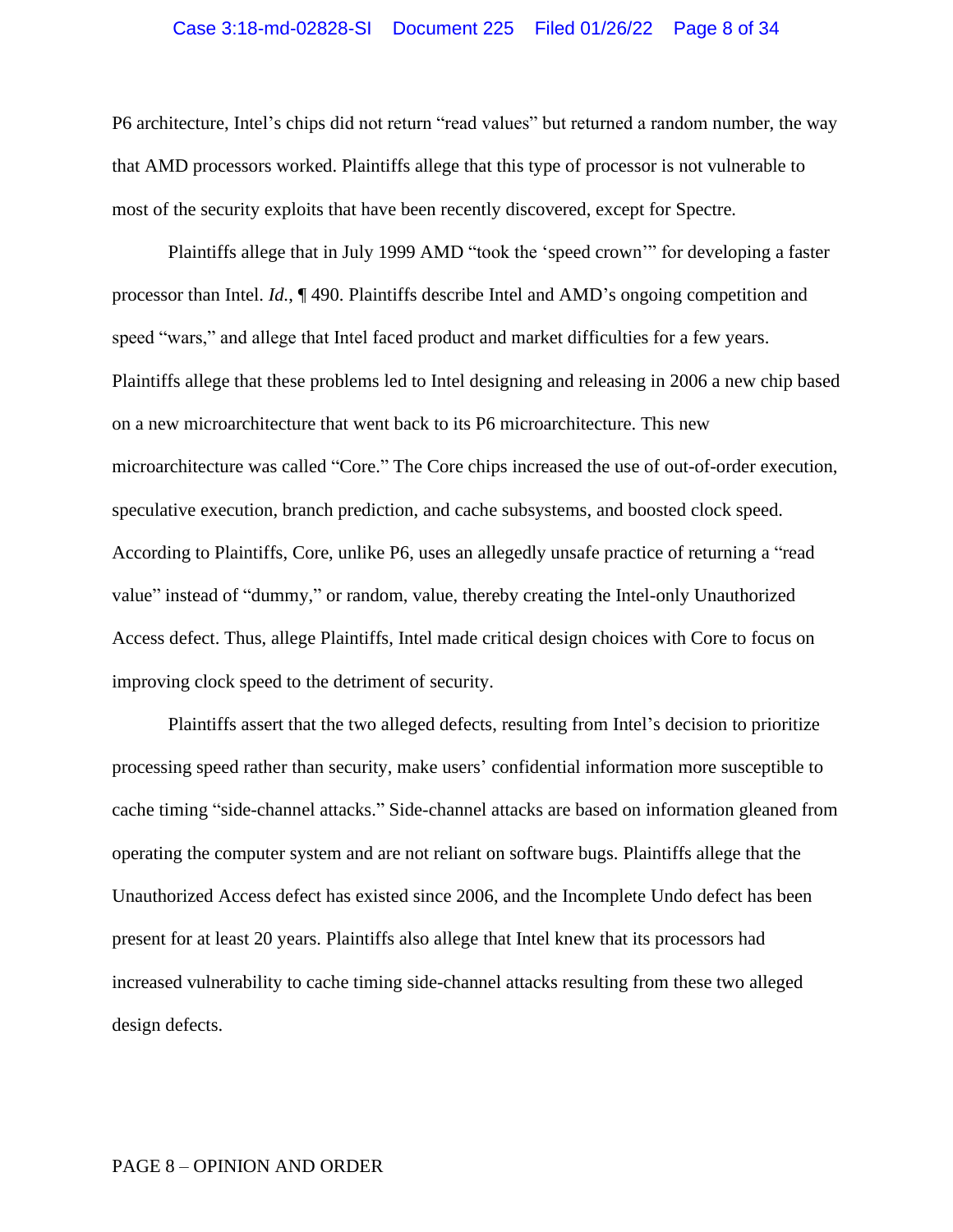## Case 3:18-md-02828-SI Document 225 Filed 01/26/22 Page 9 of 34

Starting in 2017, independent research teams began discovering specific processor security vulnerabilities. Plaintiffs describe these as "exploits" of the alleged defects. According to Plaintiffs, the alleged defects created the security vulnerabilities that allowed the exploits to occur. In April 2017, researchers at Google Project Zero discovered the first in a series of exploits, known as "Spectre," which comes from "speculative execution." Spectre allows for unauthorized access within the same process based on branch prediction. Spectre broadly affects processors across manufacturers. Intel was notified about Spectre by June 1, 2017.

In July 2017, researchers discovered Meltdown, an exploit that takes advantage of both Unauthorized Access and Incomplete Undo. In January 2018, a third exploit, Foreshadow, was discovered. Foreshadow also takes advantage of both Unauthorized Access and Incomplete Undo. Later in 2018, researchers discovered an exploit named "SwapGS," which was not publicly disclosed until August 2019. Plaintiffs allege that only Intel-designed chips are susceptible to SwapGS. Also in 2018, researchers began identifying a new series of exploits, categorized by Intel as "microarchitectural data sampling" or "MDS" exploits. These include RIDL (Rogue in Flight Data Load), ZombieLoad, Fallout, LazyFP, CacheOut, and Snoop-Assisted L1. These exploits have been described as "powerful" and "worrisome." The MDS exploits obtain sensitive information "in flight" versus in the cache. MDS exploits were publicly disclosed on May 15, 2019, November 12, 2019, and January 27, 2020. Plaintiffs allege that Intel embargoed information on these security vulnerabilities that affect only Intel processors for significant periods of time.

Plaintiffs assert that the discovered security exploits "take advantage" of the two alleged defects in Intel's chip design. *Id.*, ¶ 5. In January 2018, it was publicly revealed that Intel's microprocessors were vulnerable to the first of these security risks. Plaintiffs allege that the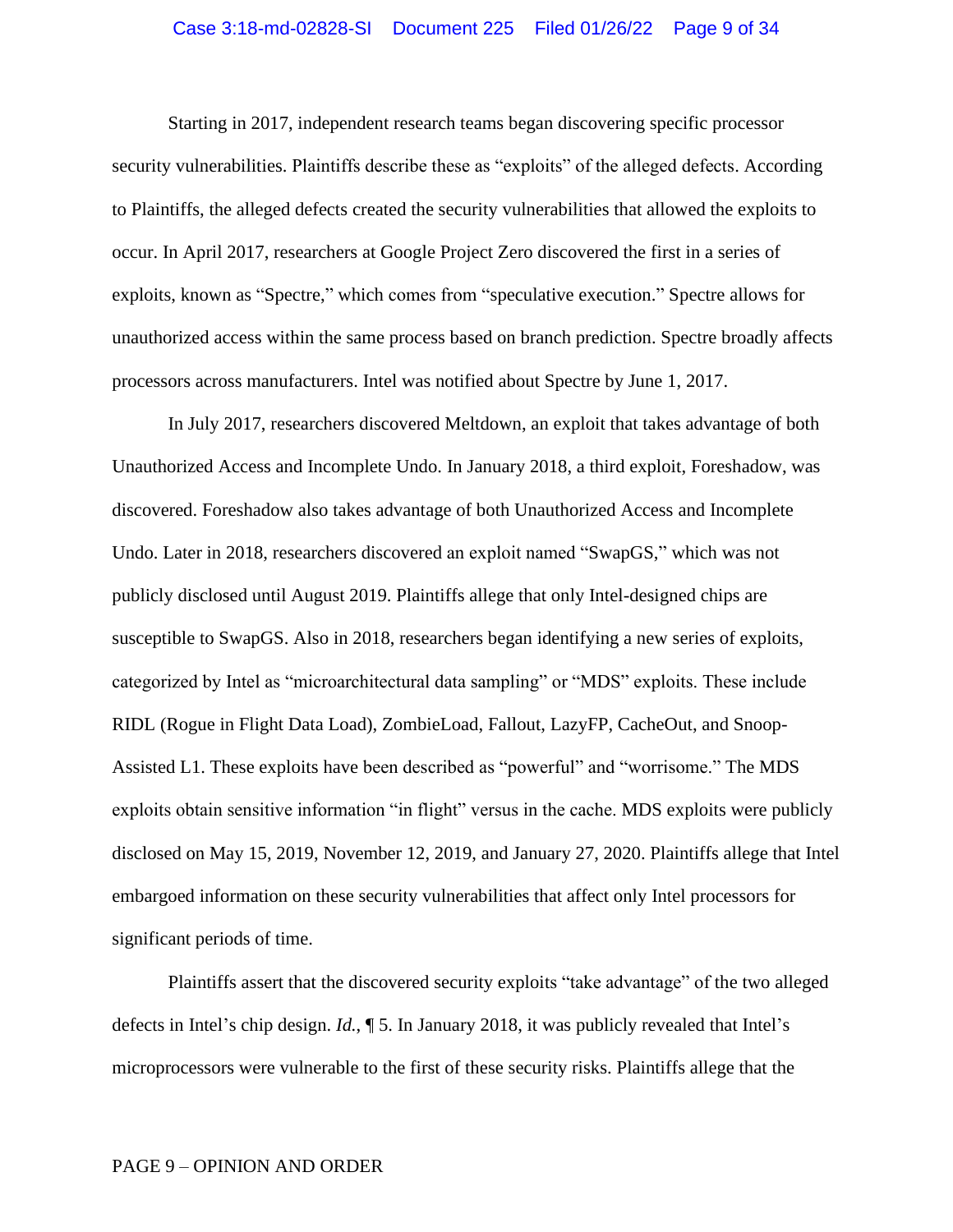### Case 3:18-md-02828-SI Document 225 Filed 01/26/22 Page 10 of 34

microprocessors made by AMD and other competitors of Intel are not vulnerable to any of these alleged exploits other than Spectre. Plaintiffs also allege that other than Spectre, the exploits result from Intel's specific microprocessor design choices. Spectre, on the other hand, is a widespread vulnerability that allegedly arises from speculative execution and branch prediction, as it generally is applied in chips and is shared by other microprocessor designs.

Plaintiffs do not allege that they, or anyone else, have had their computers breached or that any data has been compromised as a result of any of the alleged defects in Intel's CPUs, through Spectre, Meltdown, Foreshadow, or any similar exploitation of the alleged defects. Plaintiffs allege, however, that the exploits have been "weaponized 'in the wild,'" already have associated malware samples, and would leave no "fingerprints" and thus would be untraceable if they had been successfully used. *Id.*, ¶¶ 12, 687, 688. Plaintiffs add that any breach that may result in the future from any of these exploits would be undetectable.

Plaintiffs also allege that Intel's mitigation efforts, including providing software patches, leave consumers more susceptible to future security breaches, caused Plaintiffs to spend time and effort researching and implementing multiple mitigation techniques, caused freezing, crashing, and other computer performance problems, and have lessened the speed or other performance features of Intel's CPUs. Plaintiffs contend that Intel has caused damage in the form of diminished value of Plaintiffs' computing devices and caused Plaintiffs to be deprived of the benefit of their bargain. Plaintiffs also assert that they would not have purchased Intel's CPUs or would not have paid as high a price as they paid if Plaintiffs had known about the alleged defects in the Intel microprocessors that created the alleged security vulnerabilities and the effects the mitigation would create.

### PAGE 10 – OPINION AND ORDER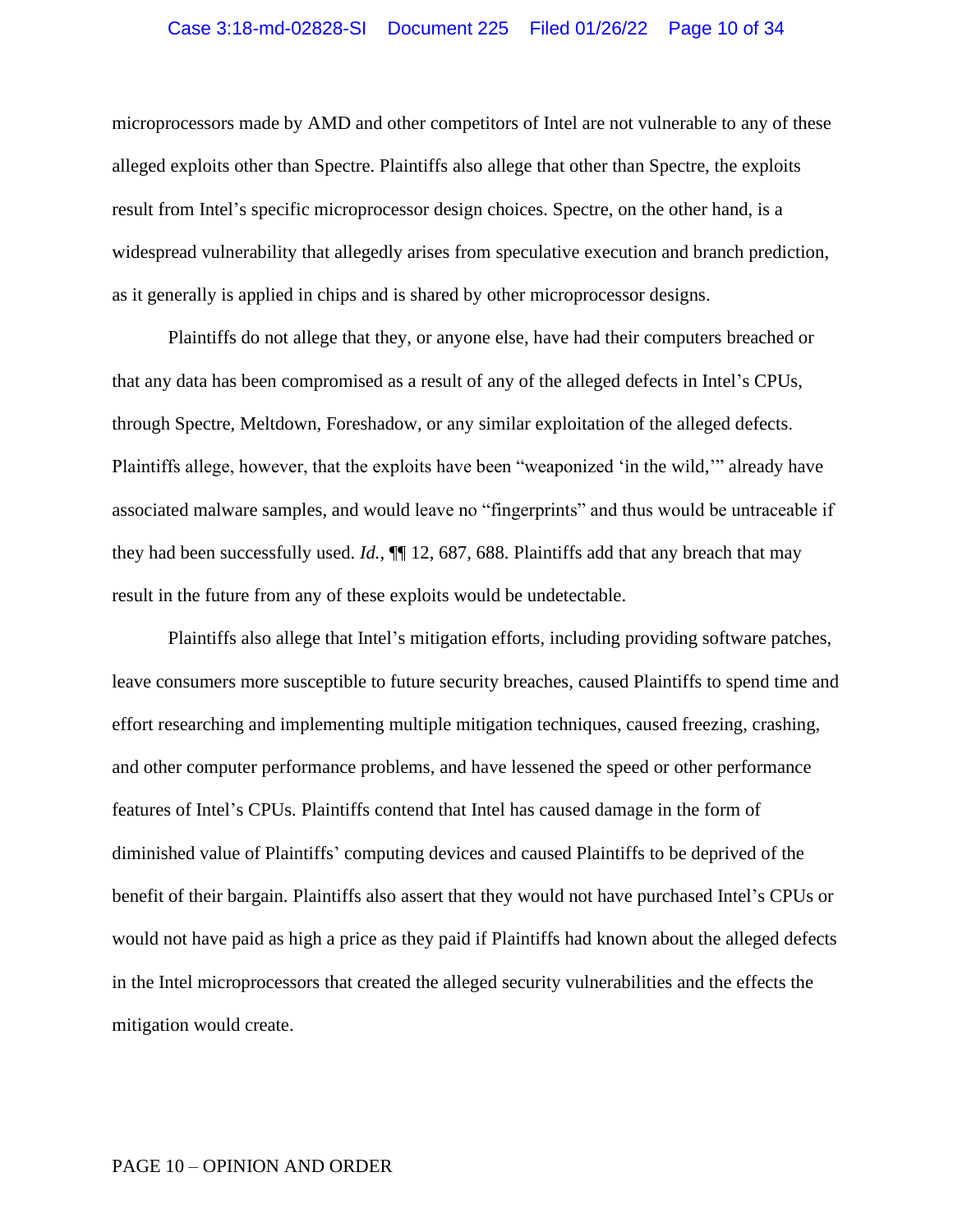### Case 3:18-md-02828-SI Document 225 Filed 01/26/22 Page 11 of 34

The Second Amended Complaint adds new allegations relating to Enterprise Plaintiffs. These are small, medium, and large organizations and include businesses, governments, and educational institutions. The Enterprise Plaintiffs allege that they have unique needs relating to security, of which Intel was aware, because they are subject to federal and state laws relating to the confidential information that the Enterprise Plaintiffs maintain on their devices. The Enterprise Plaintiffs also allege that they have incurred and will continue to incur "enormous costs in mitigating and responding to" the alleged defects and the exploits, and describe the effects of mitigation unique to their situation. *Id.*, ¶ 840.

## **B. Public Disclosure and Intel's Knowledge**

The Amended Complaint alleged Intel's knowledge of the alleged defects through technical articles, white papers, product manuals, and patent applications. In resolving the second motion to dismiss, the Court asked counsel for Plaintiffs whether the allegations in the Amended Complaint about these materials disclosed Intel's knowledge of both of the alleged defects (Unauthorized Access and Incomplete Undo). Counsel responded that "in these sections we definitely are making the allegation about the unauthorized access." ECF 202 at 11. When the Court asked about some specific articles and whether they show Intel's knowledge of one or both alleged defects, counsel explained:

> My understanding is that these articles that we cite Your Honor to are evidence of Intel's knowledge as to both defects. By relaxing again, delaying privilege checks, allowing unauthorized access to instructions. Then allowing, once that data has been moved into the CPU subsystems, the cache and the buffers, not flushing it once speculation has gone wrong. We believe the articles support us in those respects.

*Id.* at 11-12. Plaintiffs alleged, however, that such highly technical information was not reasonably accessible to the public and thus did not disclose the information to the public. Am. Compl. ¶ 528.

### PAGE 11 – OPINION AND ORDER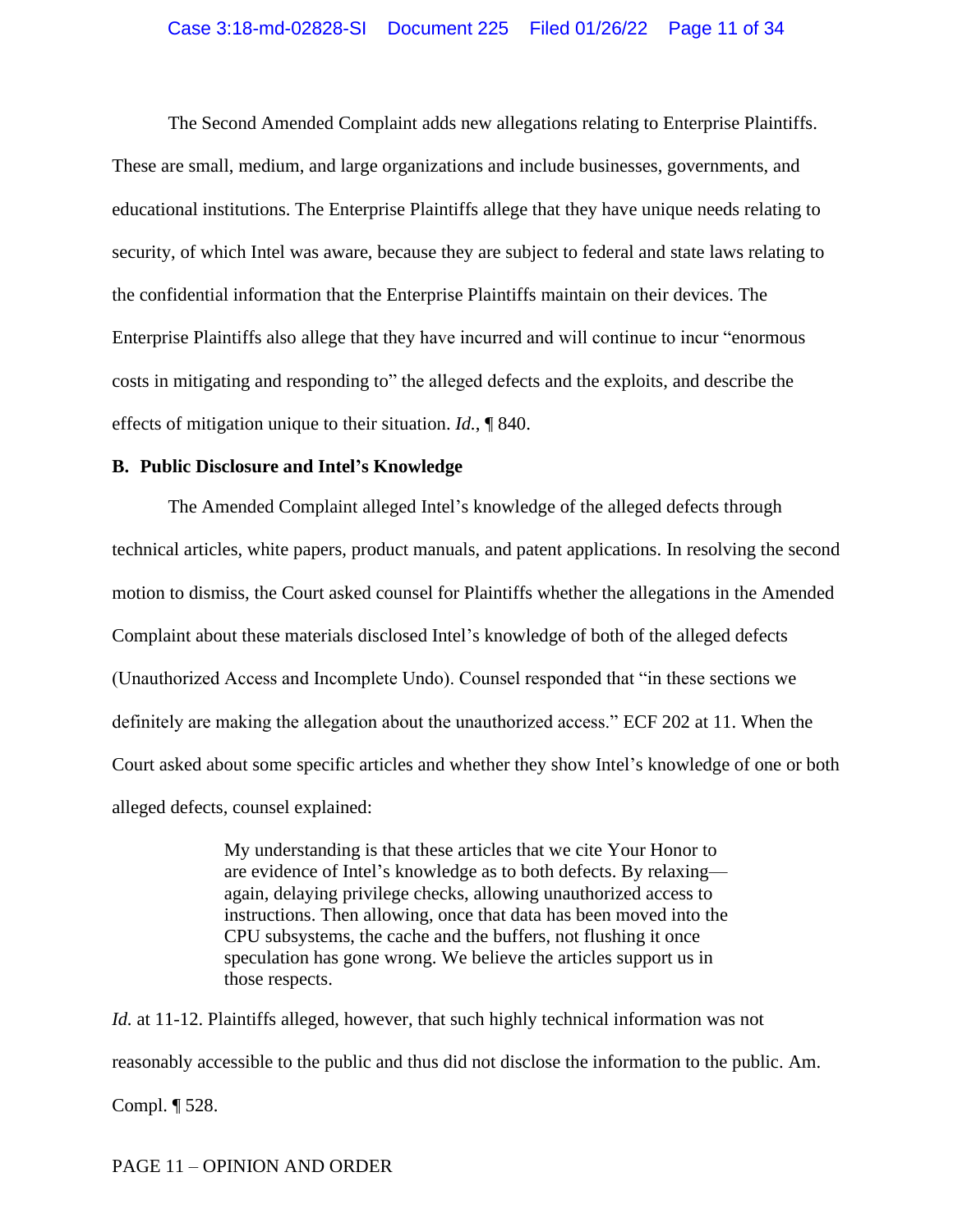## Case 3:18-md-02828-SI Document 225 Filed 01/26/22 Page 12 of 34

Based on the disclosure of both defects in the technical articles, white papers, and patent applications, the Court held that Intel had not concealed either alleged defect for purposes of Plaintiffs' claims based on a material omission. *Intel II*, 2021 WL 1198299, at \*7 ("Information that was known in the industry is not information that the Court finds under the facts of this case that Intel fraudulently concealed or suppressed. Nor is it information that was necessarily unavailable for the general public to discover or understand.").

In the Second Amended Complaint, Plaintiffs allege the same technical articles, white papers, product manuals, and patent applications alleged in the Amended Complaint. Plaintiffs now allege, however, that these documents "do not disclose or even discuss the Unauthorized Access Defect that is the root cause of the Intel CPU Exploits." 2d Am. Compl. ¶ 587.

### **DISCUSSION**

#### **A. Nationwide Claims**

## **1. UCL Unfair Business Practice**

California's UCL is written in the disjunctive and "establishes three varieties of unfair competition–acts or practices which are unlawful, or unfair, or fraudulent*.*" *Cel-Tech Commc'ns, Inc. v. L.A. Cellular Tel. Co.*, 20 Cal. 4th 163, 180 (1999). "The statutory language referring to 'any unlawful, unfair *or* fraudulent' practice makes clear that a practice may be deemed unfair even if not specifically proscribed by some other law. . . . In other words, a practice is prohibited as 'unfair' or 'deceptive' even if not 'unlawful' and vice versa." *Id.* (emphasis in original) (citations omitted).

"[T]he proper definition of 'unfair' conduct against consumers 'is currently in flux' among California courts." *Davis v. HSBC Bank Nev., N.A.*, 691 F.3d 1152, 1169 (9th Cir. 2012) (quoting *Lozano v. AT&T Wireless Servs., Inc.*, 504 F.3d 718, 735 (9th Cir. 2007)). The California appellate courts have articulated three tests for defining "unfair"—the "balancing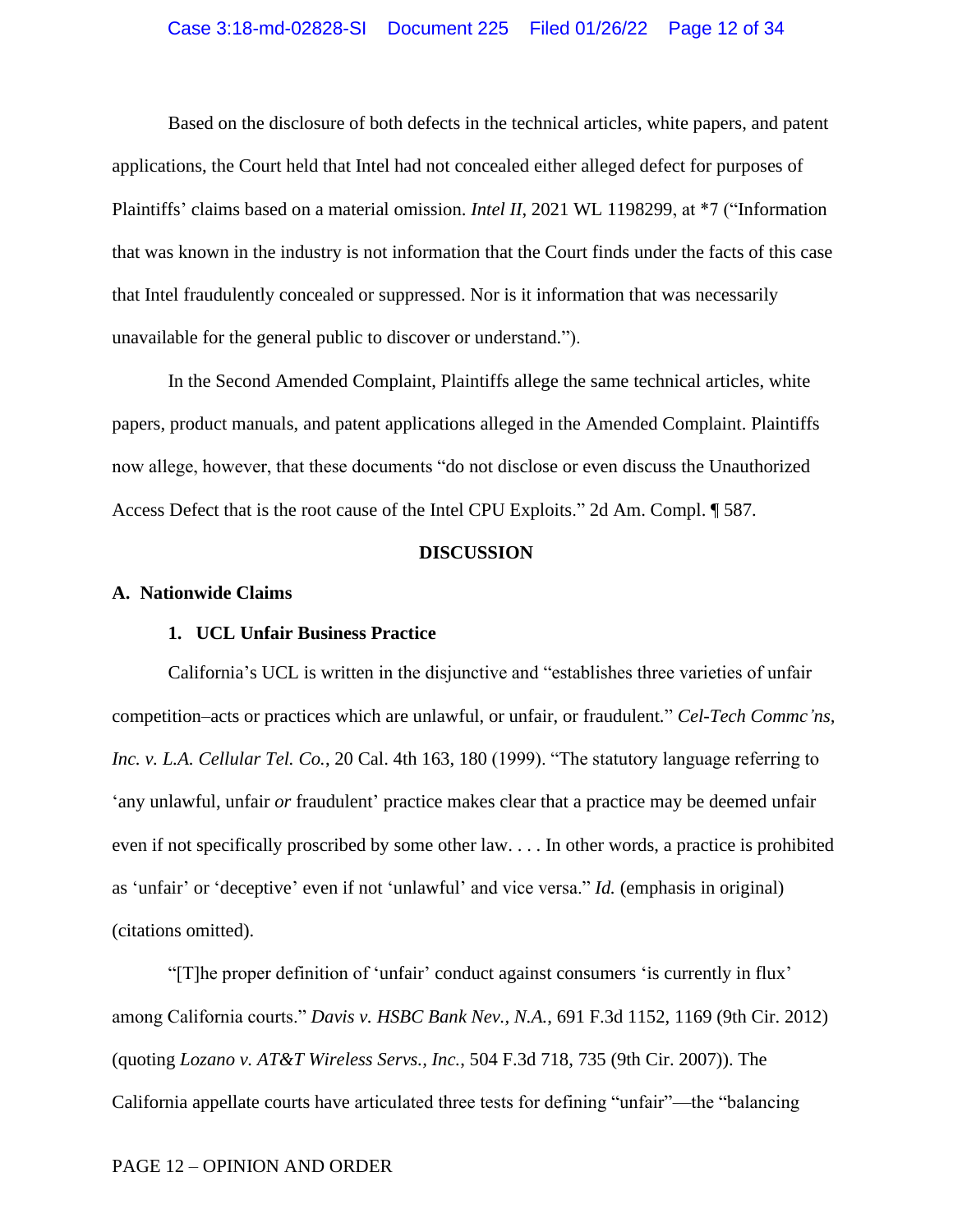### Case 3:18-md-02828-SI Document 225 Filed 01/26/22 Page 13 of 34

test," the "tethering test," and the test from the Federal Trade Commission Act (FTC Act). *See Drum v. San Fernando Valley Bar Ass'n*, 182 Cal. App. 4th 247, 257 (2010). As discussed in the Court's Opinion and Order resolving Intel's first Motion to Dismiss, the Court applies the balancing test. *Intel I*, 2020 WL 1495304, at \*22. This test asks whether the alleged practice "violates established public policy or if it is immoral, unethical, oppressive or unscrupulous and causes injury to consumers which outweighs its benefits*.*" *McKell v. Wash. Mut., Inc.*, 142 Cal. App. 4th 1457, 1473 (2006). It requires a court to weigh the utility of the defendant's conduct against the gravity of the harm to the alleged victim. *Drum*, 182 Cal. App. 4th at 257.

Intel moves to dismiss Plaintiffs' claim for unfair conduct under the UCL, arguing that this claim is coextensive with Plaintiffs' dismissed fraud claim under the UCL, that Plaintiffs fail to identify an omission, and that Plaintiffs identify no unfair conduct without an underlying omission. Plaintiffs dispute these contentions, largely relying on Intel's alleged conduct *after* the security exploits became known in 2017.

# **a. Whether the Alleged Claim is Coextensive with the Dismissed UCL Fraud Claim**

The Second Amended Complaint alleges in the UCL claim that: (1) Intel's CPUs contained undisclosed material defects contrary to Intel's security messaging; (2) "Intel concealed at all times relevant and never disclosed that it had implemented the Unauthorized Access Defect"; (3) in 2017, after Google Project Zero discovered Meltdown and Spectre, "Intel took a series of deliberate steps that were motivated by its goals of keeping its market share in the chip market"; (4) Intel kept the security exploits a secret longer than a normal embargo and continued to sell its products at a premium price through the time of public disclosure, even though Intel knew about its unique design defects and the mitigations that would be required; (5) Intel issued public statements that the security exploits broadly affected the industry when

### PAGE 13 – OPINION AND ORDER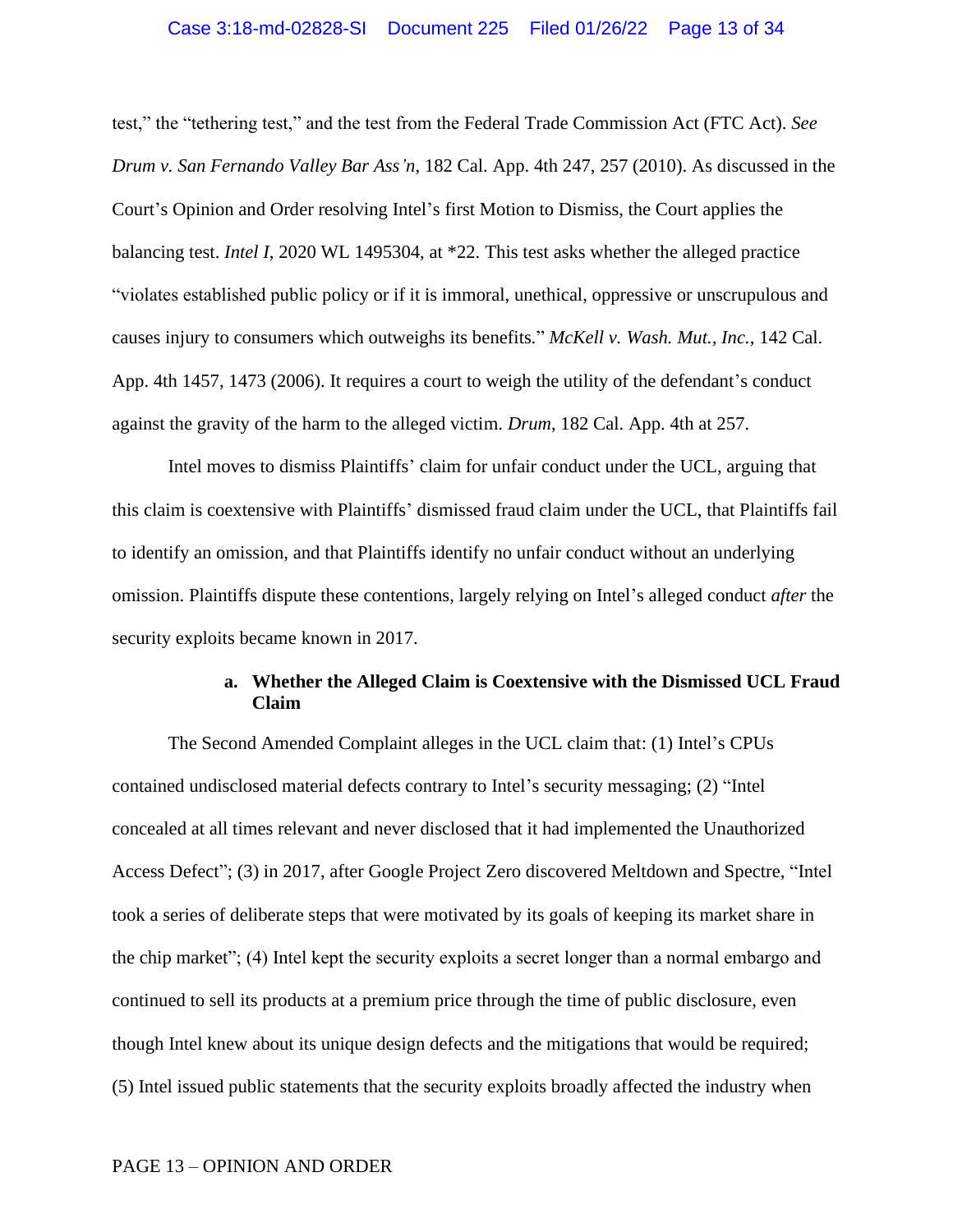#### Case 3:18-md-02828-SI Document 225 Filed 01/26/22 Page 14 of 34

Intel knew that only its processors had Unauthorized Access and were vulnerable to more exploits; (6) Intel made statements that it would put security first and fix the problem but has merely offered patches and has yet to fix the problem at the hardware level by correcting the fundamental developmental defects; (7) Intel attempted to ban users from publishing test results that show the significant negative effect of the mitigation patches; and (8) Intel manipulated the embargo period process to increase it beyond the normal 90-day period, including keeping the MDS exploits embargoed for 21 months.

Intel argues that this claim must be dismissed because it overlaps entirely with the UCL fraud claim previously dismissed with prejudice. *See Hauck v. Advanced Micro Devices, Inc.* (*Hauck I*), 2019 WL 1493356, at \*15 (N.D. Cal. April 4, 2019) ("[C]ourts in this district have held that where the 'plaintiffs' unfair prong claims overlap entirely with their claims of fraud,' the plaintiffs' unfair prong claim cannot survive."), *aff'd*, 816 F. App'x 39 (9th Cir. 2020) (*Hauck II*). Plaintiffs respond that this claim is not coextensive with the dismissed fraud claim because no matter what any consumer or Intel knew about the alleged defects, it is unfair conduct under the UCL for Intel to "market itself as a company providing superior CPUs in terms of speed and performance—and in so doing exacting a premium price—but then to wash its hands when its processors deliver only middling or even *inferior* speed and performance because of measures required to address security defects in those processors." ECF 215 at 32 (emphasis in original). Thus, Plaintiffs argue, the mitigation effects have rendered Intel's conduct unfair and distinguish this claim from their fraud claim.

Based on the allegations in the Second Amended Complaint, and as argued by Plaintiffs, the only conduct alleged in support of this claim that is unrelated to the alleged omission of the Unauthorized Access defect relates to Intel's alleged conduct *after* the discovery of Spectre and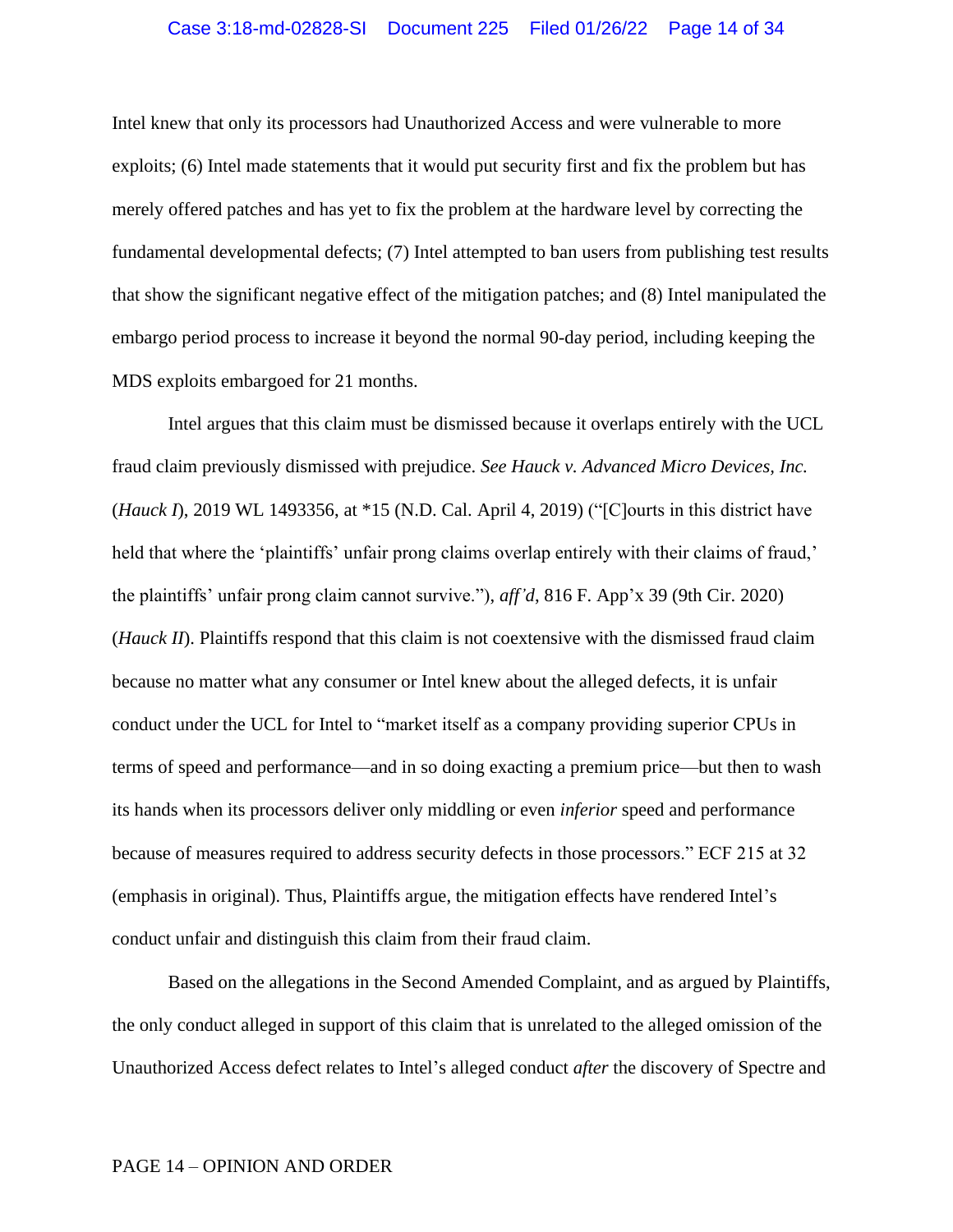Meltdown by Google Project Zero. The Court agrees that this conduct does not entirely overlap with Plaintiffs' UCL claim based on fraud. There are other concerns, however, with basing a claim solely on post-2017 conduct. They are discussed below in section A.1.c.

### **b. Unfair Conduct Based on a Material Omission**

Plaintiffs allege that Intel failed to disclose the Unauthorized Access defect and that this omission rendered Intel's conduct unfair under the UCL. Intel contends that this merely repackages Plaintiffs' fraud-by-omission claim under the UCL that this Court dismissed with prejudice. Intel adds that even if this conduct could support an unfair conduct claim under the UCL, the technical articles, white papers, product manuals, and patent applications, alleged in the Second Amended Complaint disclose the alleged Unauthorized Access defect, thereby eliminating any argument that Intel concealed that defect and engaged in an unfair business practice. Intel points out that Plaintiffs simply have re-alleged the identical allegations from the Amended Complaint that the Court previously found disclosed Unauthorized Access, and then Plaintiffs improperly added the allegation that these materials do not disclose that defect, contradicting Plaintiffs' previous allegations.

Plaintiffs respond first that their unfair conduct claim does not hinge on the alleged omission, relying on post-2017 conduct. Whether Intel's post-2017 conduct can support an unfair conduct claim is discussed in section A.1.c below. Plaintiffs also respond that the new allegations that Unauthorized Access was not disclosed have "clarified" their previous allegations and do not contradict or retract those allegations. The Court need not decide this dispute, however, because regardless of whether Unauthorized Defect was disclosed in the technical materials, Plaintiffs' omission-based claim fails. It fails because the Court already has dismissed Plaintiffs' fraud-based UCL claim, and Plaintiffs' assertion of an omission-based unfair conduct UCL claim is simply a UCL fraud-by-omission claim. It also fails even if it could

## PAGE 15 – OPINION AND ORDER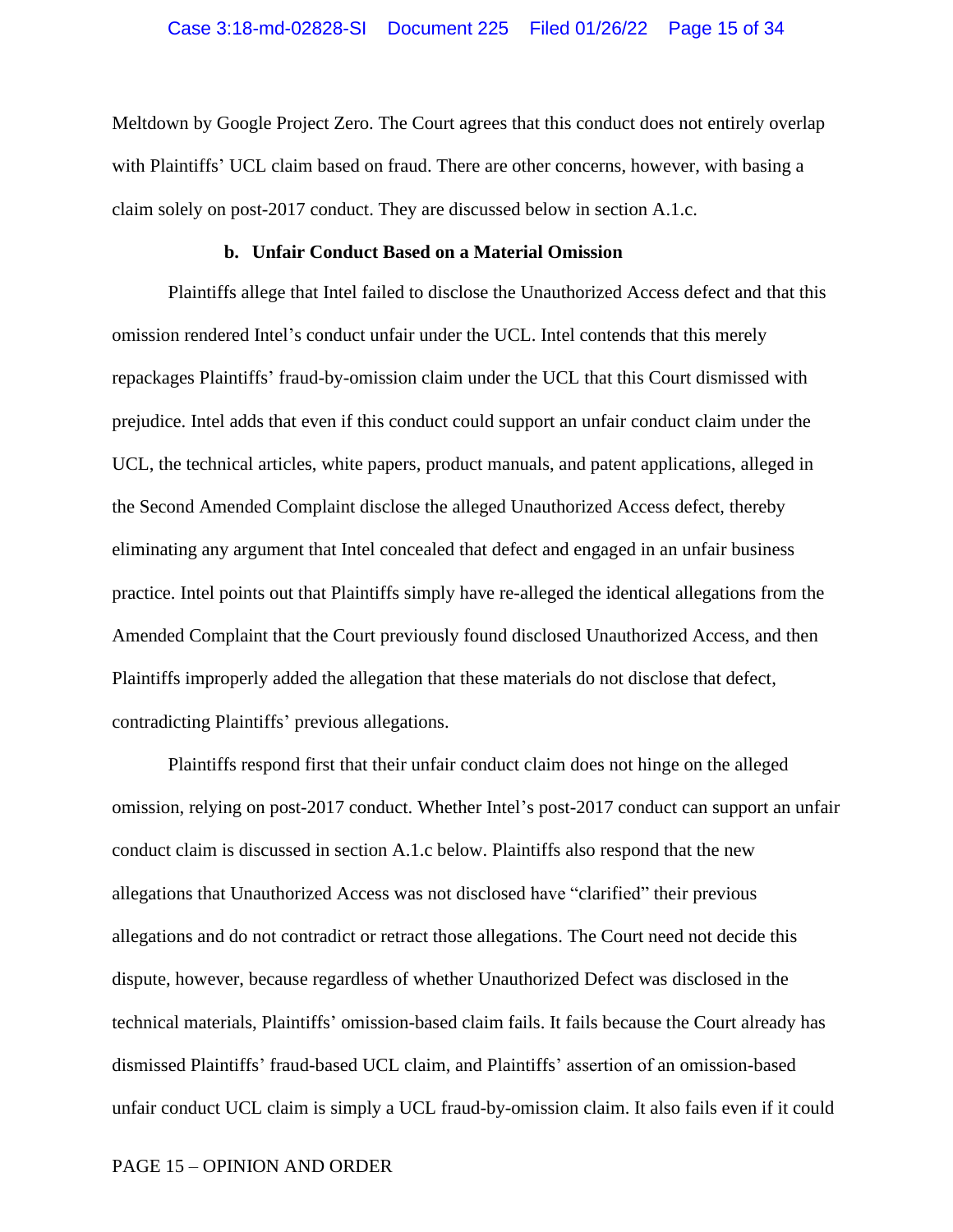independently be considered a claim based on unfair conduct, because Plaintiffs fail to state such a claim.

If the technical articles, white papers, product manuals, and patent applications disclose Unauthorized Access, Intel did not conceal the material fact of this alleged defect and Intel's conduct is not unfair under the UCL because of a material omission. The allegations that purport to show *Intel's knowledge* of the alleged defects, however, are the same allegations that support the proposition that the defects were disclosed and not concealed. Thus, if the technical materials do not show public disclosure of the Unauthorized Access defect, then they also do not show Intel's knowledge of the Unauthorized Access defect. This leaves the only support for Intel's knowledge of the alleged Unauthorized Access defect the mere fact that because Intel is the manufacturer of the chips it has superior knowledge and accordingly "knew" or "should have known" about the alleged defect.

Plaintiffs allege that Intel knew that its processors were generally vulnerable to sidechannel attacks, relying on the technical articles, white papers, product manuals, and patent applications. That knowledge, however, was public information. Further, as the district court and the Ninth Circuit explained in *Hauck* when addressing similar claims against AMD, knowledge of vulnerability to side-channel attacks and knowledge of the specific vulnerabilities first discovered in 2017 by Google Project Zero are not the same thing. *See Hauck II*, 816 F. App'x at 42-43; *Hauck I*, 2019 WL 1493356, at \*12.

As for Intel's knowledge of the specific alleged "defects" and the resulting security vulnerabilities before Google Project Zero's discovery, Plaintiffs allege that the Unauthorized Access "defect" was an "intentional design decision by Intel," that Intel "purposely implemented the Unauthorized Access Defect to allow instructions to access the read value (instead of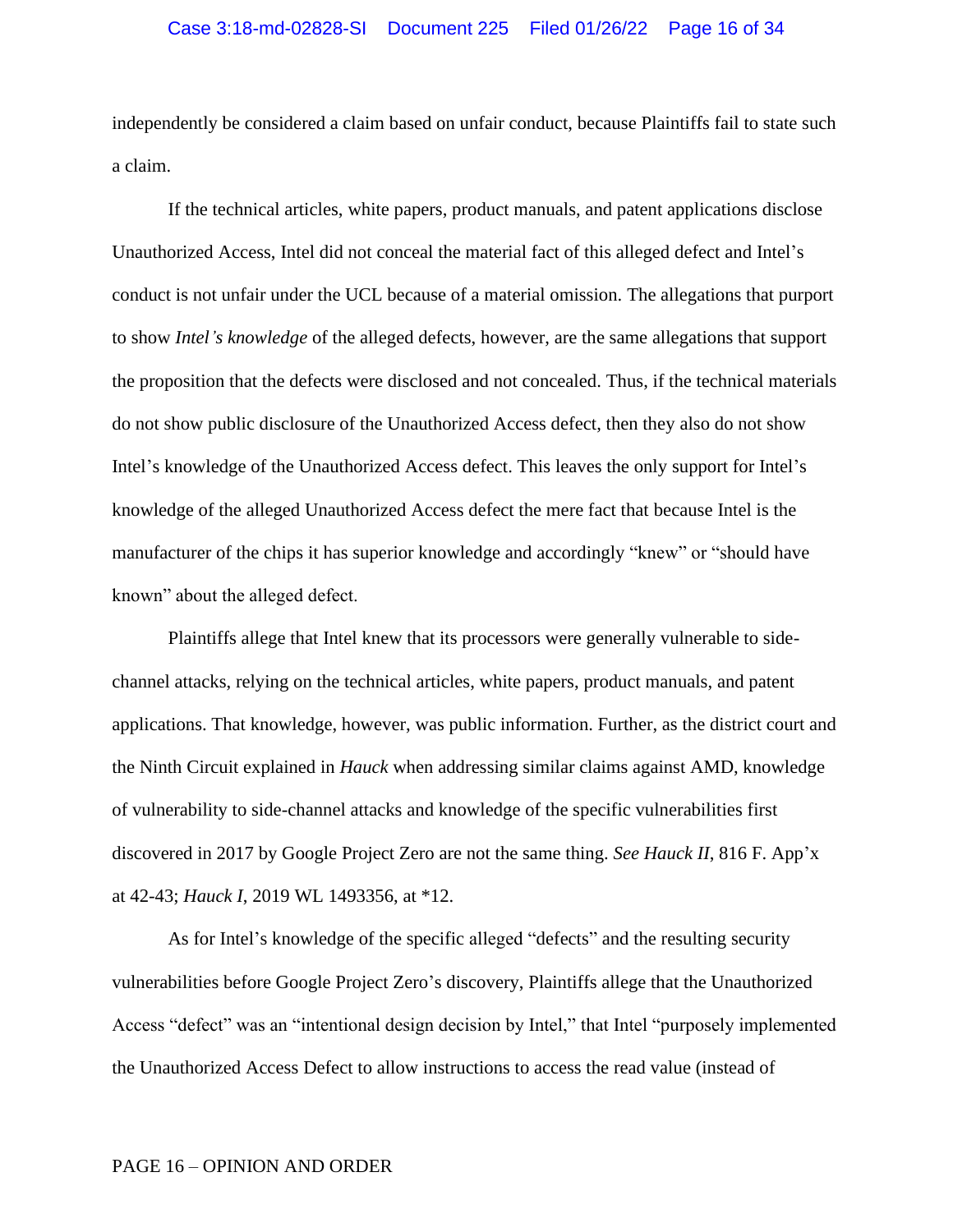returning a random number similar to Intel's P6 and AMD's CPUs)," that "the Defects were consciously designed and implemented by Intel as undisclosed performance features," and that Intel "knew (or certainly should have known) well prior to the disclosure of the Intel CPU Exploits that its defective design of its CPUs was dangerous and rendered its CPUs unsafe and insecure." 2d Am. Compl. ¶¶ 11, 508, 587. At oral argument, Plaintiffs emphasized that they are alleging that Intel violated a fundamental law of CPU design and that allegation alone is enough to allege Intel's knowledge of the defect. Plaintiffs allege that Intel "removed well-accepted hardware security and violated well-settled CPU design principles," "defied well-settled architecture design principles," and "knew that the manner in which it implemented speculative execution violated fundamental CPU design principles by removing well-accepted security to ensure memory isolation and leaving confidential information accessible to unauthorized access." *Id.*, ¶¶ 540, 562, 927. Plaintiffs also allege that Intel knew how to design its CPUs to preclude the Unauthorized Access defect (¶ 927), but this allegation is based on the patent applications, which again shows that the Unauthorized Access defect was publicly disclosed.

The Ninth Circuit has rejected general allegations of a manufacturer's knowledge, explaining:

> Typically, plaintiffs who successfully allege that a manufacturer was aware of a defect present a stronger factual basis for their claims than Plaintiffs have here.

\* \* \*

[I]n the case at bar, Plaintiffs' allegations that HP "became familiar with" and was "on notice" of the defect plaguing the Laptops at the time of manufacture and as early as 2002, seem merely conclusory. Plaintiffs make a generalized assertion that the Laptops' alleged "inadequate Design for Reliability" put HP on notice that the Laptops "were and are seriously defective," but reference neither the specific defect alleged in the complaint nor HP's knowledge of that defect. The allegation that HP, as the manufacturer, had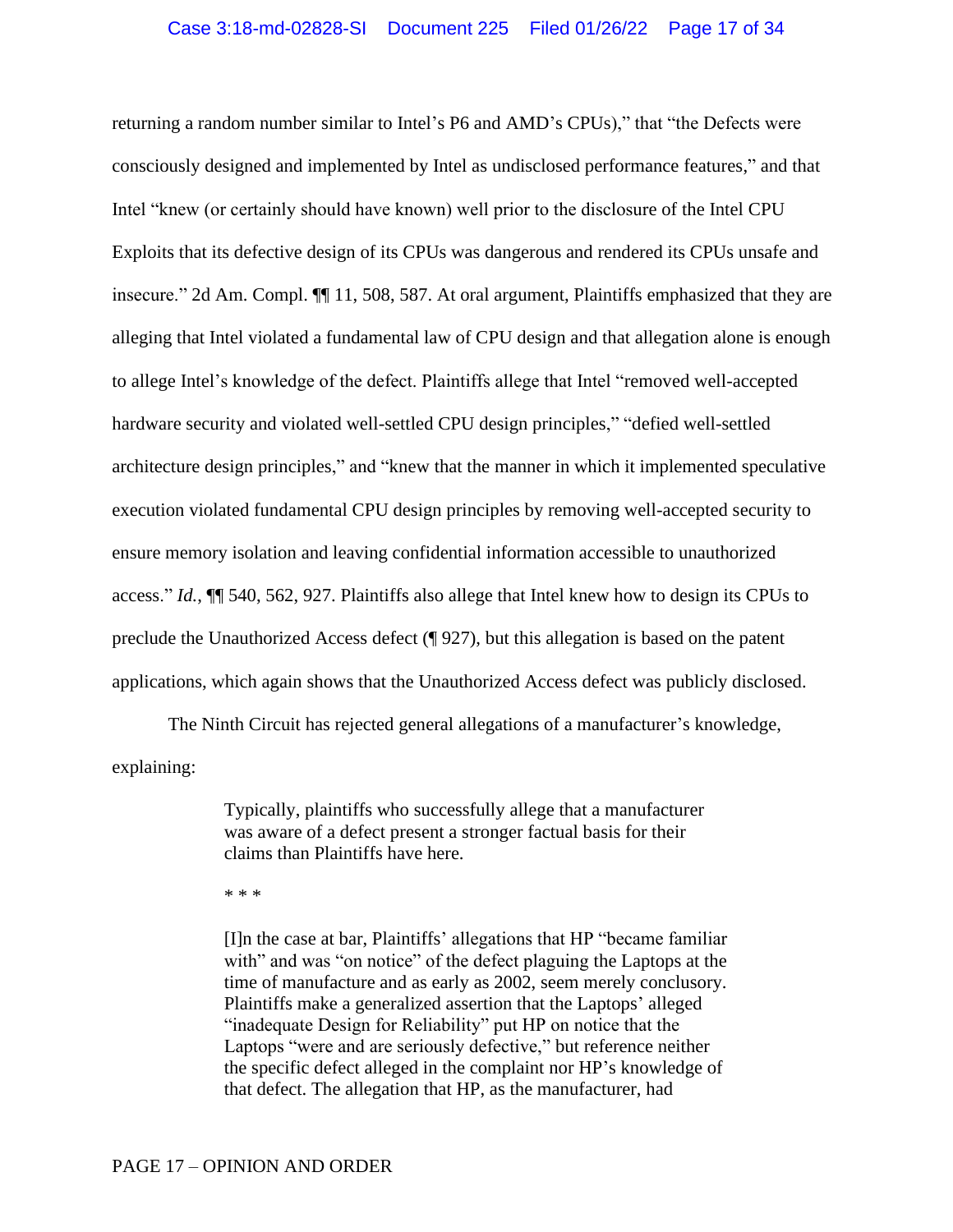"access to the aggregate information and data regarding the risk of overheating" is speculative and does not suggest how any tests or information could have alerted HP to the defect.

*Wilson v. Hewlett-Packard Co.*, 668 F.3d 1136, 1146-47 (9th Cir. 2012); *cf. Ahern v. Apple Inc.*, 411 F. Supp. 3d 541, 575-76 (N.D. Cal. 2019) ("Plaintiffs cites [sic] only general allegations in the ACAC that 'Apple did not install any filters for the vents,' that Apple 'acknowledged the Filter Defect exists' in its user manuals, and that Apple '[p]ossessed exclusive knowledge regarding the Filter Defect.' These general and conclusory allegations that Apple owed a duty of disclosure because it was in a superior position to know the facts regarding the alleged defect are not enough. Without 'specific substantiating facts' indicating exclusive knowledge of the Filter Defect, Plaintiffs fail to allege that Apple had a duty to disclose any related information."); *Tietsworth v. Sears*, 720 F. Supp. 2d 1123, 1134 (N.D. Cal. 2010) ("[A] plaintiff cannot establish a duty [to disclose] by pleading, in a purely conclusory fashion, that a defendant was in a superior position to know the truth about a product and actively concealed the defect."); *Sanders v. Apple Inc.*, 672 F. Supp. 2d 978, 986 (N.D. Cal. 2009) (rejecting as too conclusory allegations that Apple "had exclusive knowledge" of the alleged defect, was "in a superior position of knowledge with regard to its own technology," and made representations about the performance of the allegedly defective monitor without disclosing its defect).

Similarly, Plaintiffs allege that how Intel designed its processors equates to a "defect" and that Intel knew that fact. Plaintiffs, however, do not allege any facts to support the conclusory allegations that Intel knew in 2006 it was creating the alleged serious security vulnerabilities discovered in 2017 and later and that Intel chose to do so anyway.<sup>4</sup>

<sup>&</sup>lt;sup>4</sup> Plaintiffs appear to rely on the technical articles, white papers, product manuals, and patent applications that show the dangers of side-channel attacks to allege Intel's knowledge of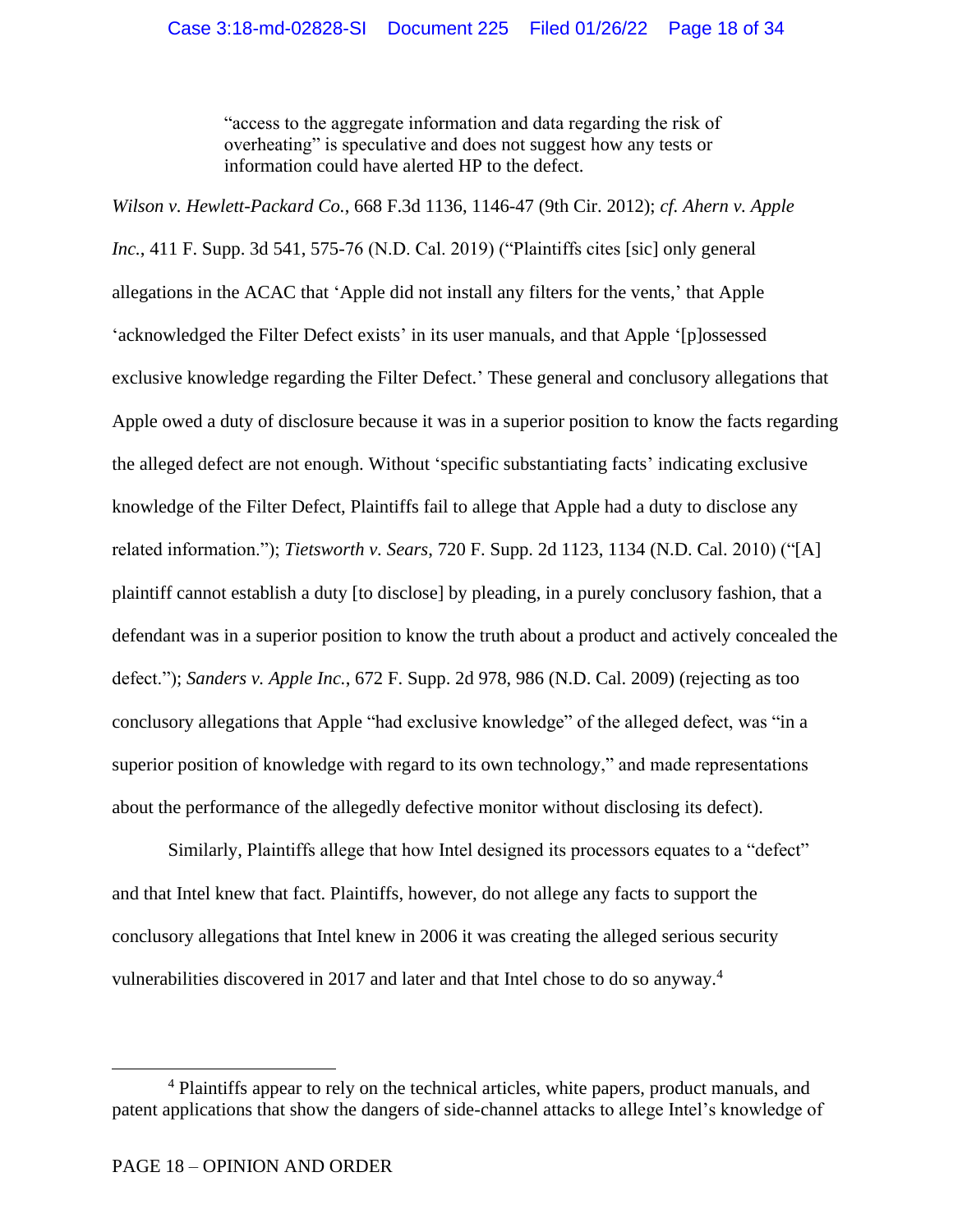Failure to disclose a defect of which Intel was not aware is not unfair conduct. *See Wilson*, 668 F.3d at 1145 n.5 ("The failure to disclose a fact that a manufacturer does not have a duty to disclose, *i.e.*, a defect of which it is not aware, does not constitute an unfair or fraudulent practice."). Thus, regardless of whether the technical materials disclose Unauthorized Access, Plaintiffs fail to state a claim that Intel engaged in an unfair practice under the UCL based on an omission.

## **c. Unfair Conduct Absent an Omission**

Plaintiffs argue that even without an omission, Intel's conduct was still unfair under the UCL. Plaintiffs assert that Intel "assure[d] buyers of security and performance, and that buyers relied on those assurances." ECF 215 at 30. Plaintiffs also argue the "serial mitigations to address the various exploits" compromised performance and speed, as demonstrated through generic testing of devices and as specifically alleged by some Plaintiffs, contrary to the representations by Intel. There are several flaws with this argument.

The first is that *Plaintiffs*, versus generic "buyers," need to allege that *they* saw or heard representations by Intel and relied on those representations to support the conclusion that Intel's conduct was unfair. This would, however, make Intel's conduct unfair based on fraud from affirmative misrepresentations. Plaintiffs previously and expressly disavowed that they were relying on affirmative misrepresentations for their claims based on fraud. *See Intel II*, 2021 WL 1198299, at  $*5$  n.3. They may not now assert such a claim.

Even if the Court were to consider whether Plaintiffs sufficiently allege misrepresentations by Intel to support that Intel's conduct was unfair based on fraud, Plaintiffs

the alleged defects and resulting security vulnerabilities. Those materials, however, also show public disclosure.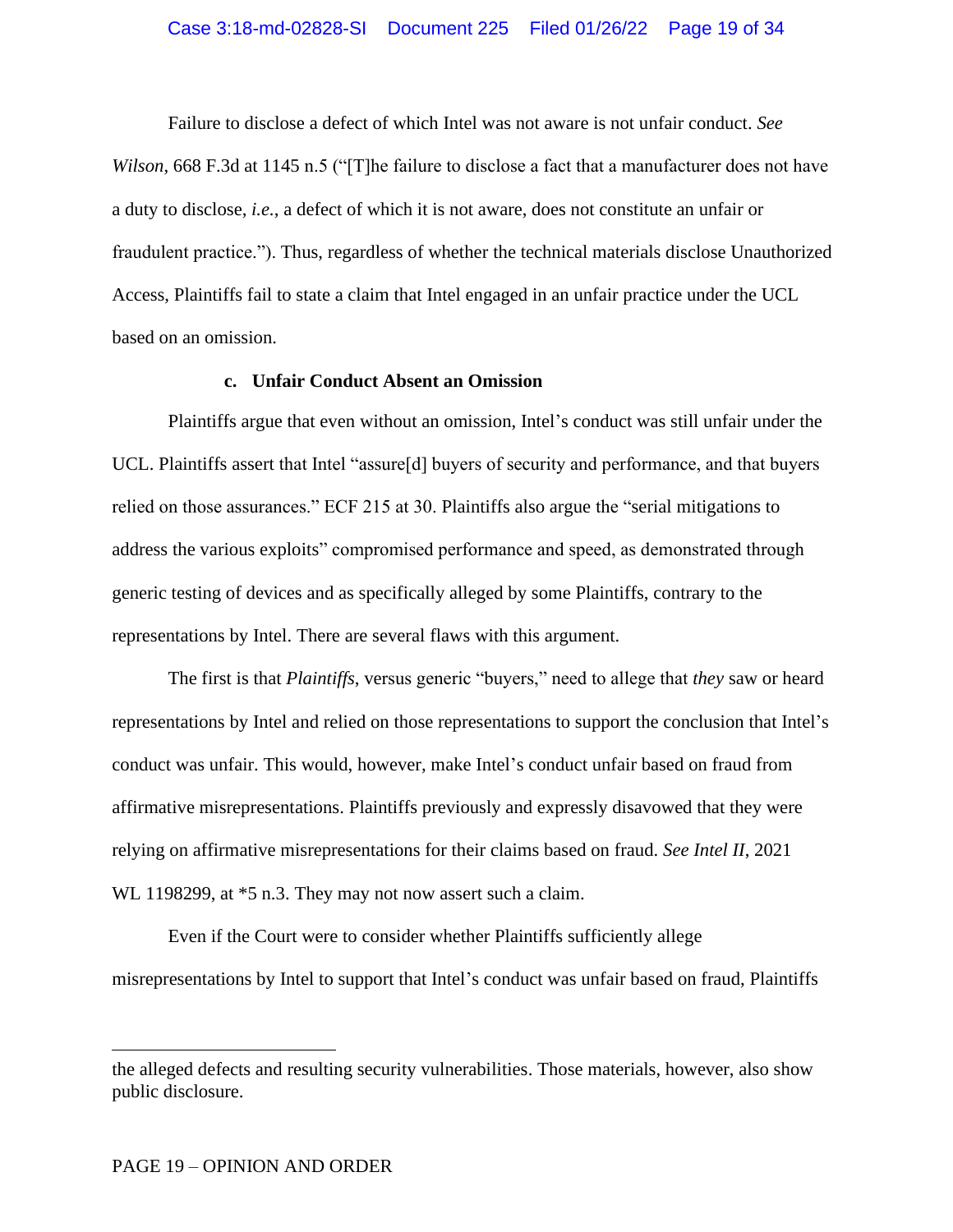do not allege that they heard any *actionable* representation by Intel relating to security, or even performance. Plaintiffs generally allege they heard or read, and relied on, the following representations: (1) Intel's chips were the world's fastest; (2) Intel's chips had advanced performance; (3) Intel was an industry leader in performance and security; (4) Intel's chips had amazing performance that consumers could see and feel; (5) Intel's processors had advanced performance capabilities and were faster; (6) Intel's processors were of superior quality; (7) Intel's processors were the best on the market; (8) computers with Intel processors are high speed and top-of-the-line; and (9) Intel's processors consistently outperformed competitors' processors. The Enterprise Plaintiffs also allege that they relied on "direct and indirect" representations by Intel that its CPUs would provide "superior security, performance, and speed," "would deliver such performance securely," and were fit for use with confidential data. These Plaintiffs do not describe which representations were "indirect" and which were "direct." All Enterprise Plaintiffs make identical boilerplate allegations about the representations on which they allegedly relied.

The Court rejects Plaintiffs' allegations that representations about speed or performance "implicitly" contain a representation related to security and that the chips "would be secure and free from potential exploits." *See Intel II*, 2021 WL 1198299, at \*14; c*f. Hauck II*, 816 F. App'x at 43 (affirming dismissal of state consumer protection and unlawful trade practices act claims based on alleged omissions because none "of the alleged statements or omissions [are] 'likely to mislead' consumers 'acting reasonably in the circumstances' to their detriment, given that such consumers would not plausibly believe that AMD's clock-speed representations were premised on any implicit security assurances, or that their devices would be completely impervious to novel cybersecurity threats"). The Court finds that "[t]he representations that the Named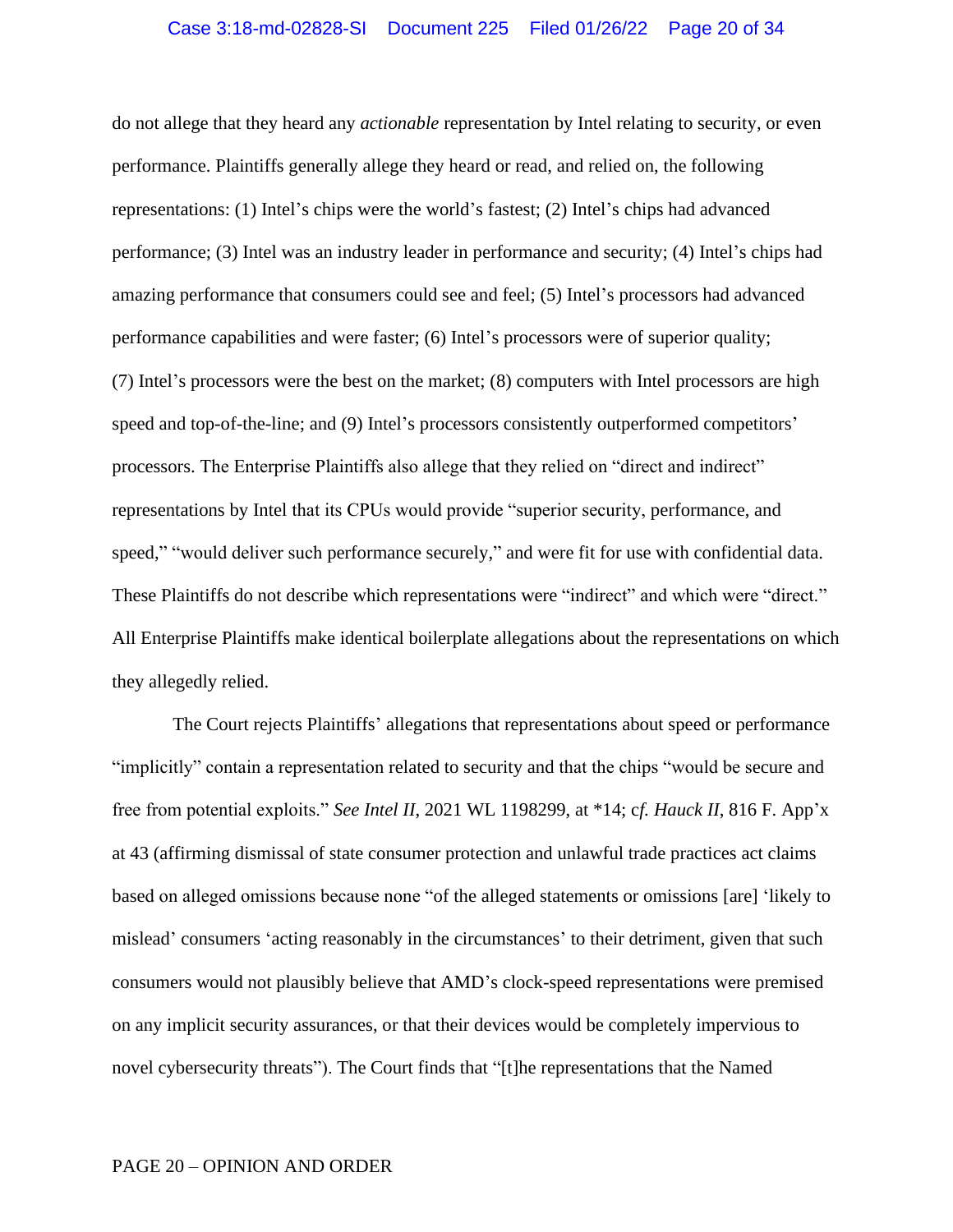#### Case 3:18-md-02828-SI Document 225 Filed 01/26/22 Page 21 of 34

Plaintiffs alleged that they saw or heard are either general statements about speed or performance, which are unrelated to security, are too vague and general to be actionable, or are mere puffery." *Intel II*, 2021 WL 1198299, at \*14. The alleged representations on which Plaintiffs allegedly relied do not make Intel's conduct unfair under the UCL.

The next problem is that Plaintiffs do not show how Intel's conduct was unfair based on the alleged defects at the time of the alleged defects—beginning in 2006. All of the conduct on which Plaintiffs base their unfairness argument stems from the mitigation of the exploits, which began in 2018. For example, as of 2015, Plaintiffs who owned devices at that time were receiving the performance they wanted, no one knew about the exploits, and there are no allegations that any Plaintiff's, or other person's, data was breached or compromised. Plaintiffs do not allege how, absent an omission, Intel's conduct was unfair in 2015. This shows that Plaintiffs are really alleging an unfairness claim based on an omission but are trying to argue around it because, as the Court has explained, they cannot state a claim for an omission-based UCL claim. *See Intel II*, 2021 WL 1198299, at \*10-11.

Plaintiffs' general factual allegations could be construed as asserting that Intel's conduct was unfair because Intel made design decisions to prioritize speed over security starting in 2006. Plaintiffs, however, repeatedly allege how important speed is to consumers. Absent an omission or Intel's specific knowledge of a security exploit, this general proposition fails to state a claim under the UCL. *See Hauck II*, 816 F. App'x at 43 (rejecting any potential non-fraud based UCL claim because the plaintiffs "have not plausibly alleged that the harm represented by the theoretical risk of a cybersecurity flaw that has not yet been successfully exploited outweighs the other benefits of AMD's processor design").

### PAGE 21 – OPINION AND ORDER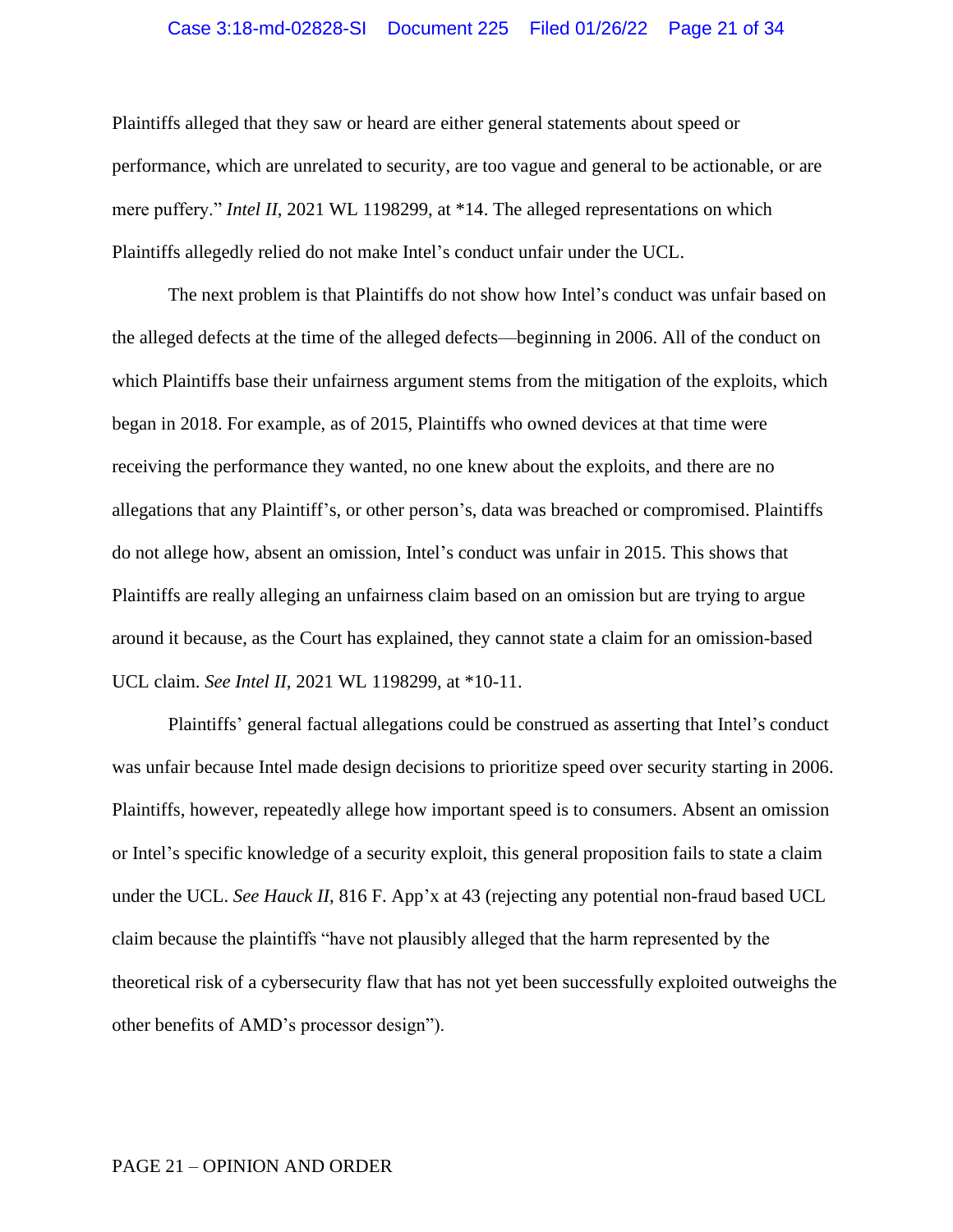Plaintiffs also argue that Intel's conduct after learning about Spectre and Meltdown constitutes unfair conduct under the UCL, including by manipulating the embargo period to a longer time than the normal 90 days, advertising the performance and security of products knowing they were uniquely defective and would require extensive mitigation that would affect performance, and charging a premium price during this time. This alleged conduct, however, applies only to persons who purchased or leased products with Intel processors after September 1, 2017, which is 90 days (what Plaintiffs allege is the "normal" embargo period) from June 1, 2017, when Plaintiffs allege Intel learned about Spectre. Thus, this alleged unfair conduct would apply to these Plaintiffs: Carlo Garcia (California), Joseph Phillips (Georgia), Kenneth Woolsey (Idaho), City of New Castle (Pennsylvania), James Bradshaw (Nebraska), Andrew Montoya (New Mexico), and Kathleen Greer (South Carolina).

Intel responds that this conduct is irrelevant because this case is about the alleged defects, not conduct after the security exploits were discovered by Google Project Zero. The Second Amended Complaint, however, contains many allegations relating to Intel's conduct *after* the discovery by Google Project Zero. Intel also argues that Plaintiffs cannot plausibly allege that the discovery of Meltdown and Spectre is material information that would have affected consumers' purchasing decisions because after the public disclosure in 2018, Plaintiffs allege that Intel continued to charge the same premium prices. Thus, contends Intel, based on Plaintiffs' allegations, consumers must not have found the disclosure of Spectre and Meltdown material, and any alleged delay in disclosure could not have mattered. Plaintiffs, however, allege that Intel made public misrepresentations about the effect of Spectre and Meltdown on Intel processors, the fact that Intel's chips were uniquely affected based on its designs, and the effect of the mitigation on performance. Plaintiffs also allege that Intel intentionally suppressed test results

### PAGE 22 – OPINION AND ORDER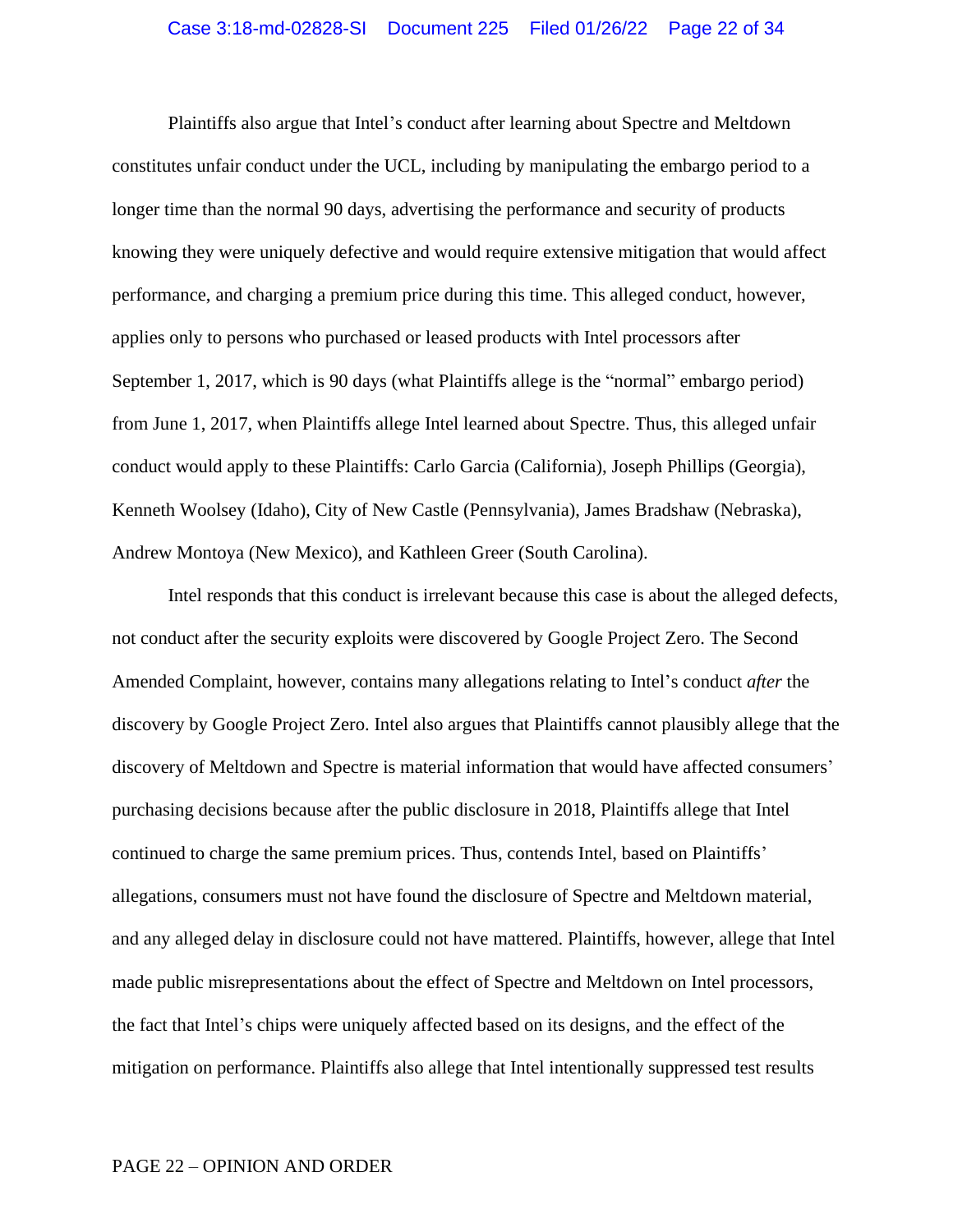that showed the significant negative effect of the mitigation patches on the performance of Intel processors.

At this stage of the litigation, the Court must accept Plaintiffs' well-pleaded allegations as true. Although Plaintiffs are not alleging a fraud claim based on Intel's alleged misrepresentations, they support Plaintiffs' argument that consumers were not given the full and accurate picture after the public disclosure of Spectre and Meltdown. Thus, at this stage of the proceedings, the Court does not make any inferences about consumer decisions regarding materiality based on the alleged continued consumer purchases and prices charged by Intel. Further, Plaintiffs Garcia, Phillips, Woolsey, Bradshaw, Montoya, Greer, and City of New Castle all allege that had they known about the defects and the effect on performance of the mitigation measures that would be required, they would have made different purchasing decisions.

For this subset of conduct in 2017 and later, the Court considers whether Plaintiffs sufficiently have alleged that Intel's conduct is "immoral, unethical, oppressive or unscrupulous and causes injury to consumers which outweighs its benefits." *McKell*, 142 Cal. App. 4th at 1473. Plaintiffs assert that they have alleged significant injury—the loss of the benefit of their bargain, the vulnerability of their confidential data to a security breach, and the requirement that they download patches that reduce the performance of their CPUs, including freezing, slowed performance, crashing, shutdowns, and termination of programs. Plaintiffs also argue that their injury is not outweighed by any utility because Plaintiffs allege that Intel was motivated by profit, particularly during the latter part of 2017, Intel could have corrected the defects, Intel could have disclosed Spectre and Meltdown sooner, and the CPUs of Intel's competitors are not subject to most of the security exploits.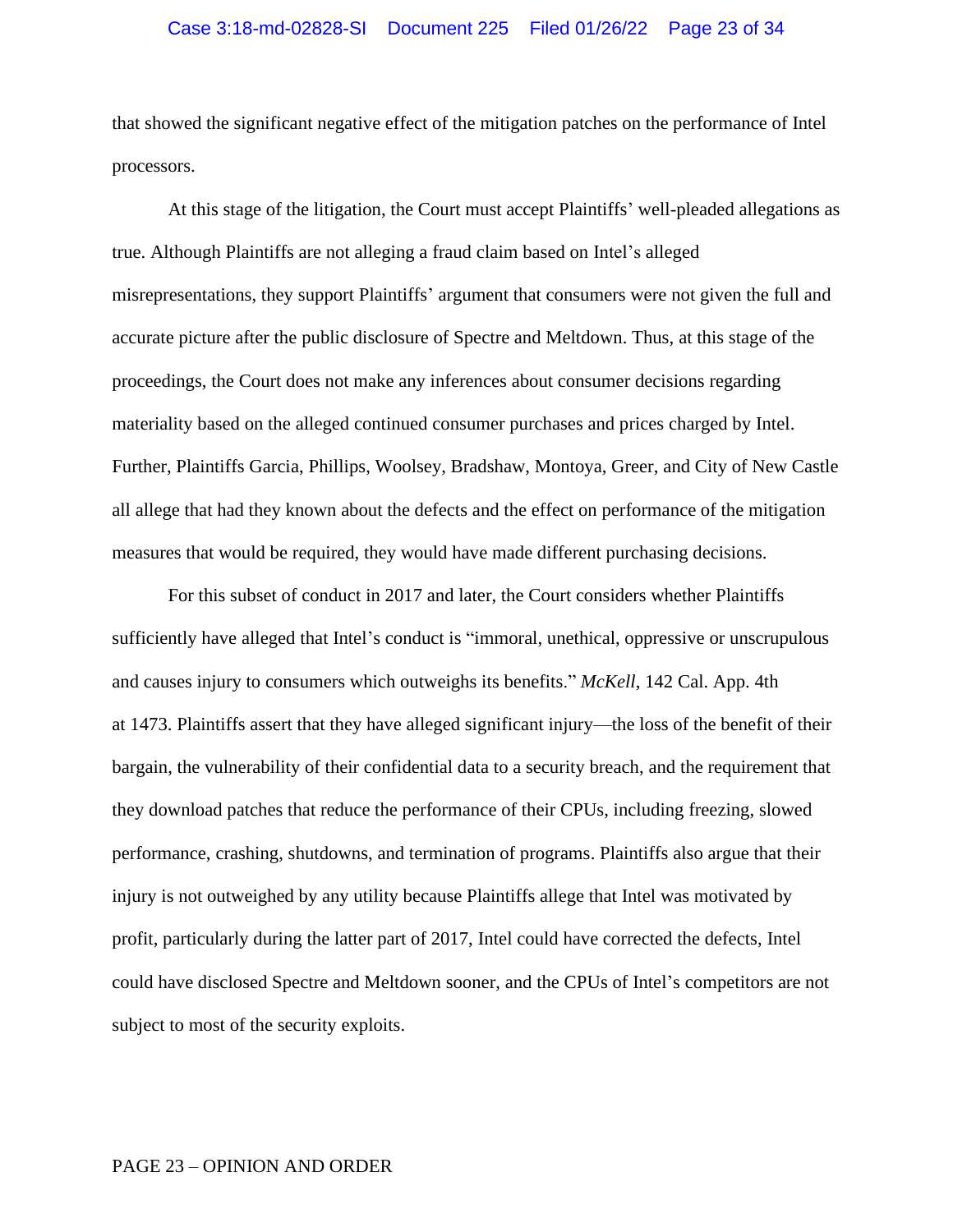The balancing test is factually intensive and generally not appropriate to resolve on a motion to dismiss. *See id.* ("[T]he determination whether [a practice] is unfair is one of fact which requires a review of the evidence from both parties. It thus cannot usually be made on demurrer." (citation omitted)). The Ninth Circuit has stated, however, that although it is "mindful that what is 'unfair' is a question of fact, which involves an equitable weighing of all the circumstances, [the Ninth Circuit] will affirm a judgment of dismissal where the complaint fails to allege facts showing that a business practice is unfair." *Davis v. HSBC Bank Nev., N.A.*, 691 F.3d 1152, 1171 (9th Cir. 2012) (simplified). Plaintiffs' Second Amended Complaint fails to allege facts showing that Intel's conduct was unfair, except as to its conduct after Spectre and Meltdown were discovered. Based on Plaintiffs' allegations, it is not clear that Intel had a countervailing business interest other than profit for delaying disclosure for as long as it did (through the holiday season), for downplaying the negative effects of the mitigation, for suppressing the effects of the mitigation, and for continuing to embargo further security exploits that affect only Intel processors. For the seven Plaintiffs who purchased computers after September 1, 2017, they have alleged enough facts at this stage of the proceedings to survive Intel's motion to dismiss on the grounds of failure to state a claim.

## **2. Nationwide Claim—Quasi-Contract or Unjust Enrichment**

A review of California appellate cases shows that a majority of cases accept a claim for unjust enrichment. They note "[t]he elements of a cause of action for unjust enrichment are simply stated as 'receipt of a benefit and unjust retention of the benefit at the expense of another.'" *See, e.g.*, *Prof'l Tax Appeal v. Kennedy-Wilson Holdings, Inc.*, 29 Cal. App. 5th 230, 238 (2018) (quoting *Lectrodryer v. Seoulbank*, 77 Cal. App. 4th 723, 726 (2000)). "The theory of unjust enrichment requires one who acquires a benefit which may not justly be retained, to return either the thing or its equivalent to the aggrieved party so as not to be unjustly enriched."

## PAGE 24 – OPINION AND ORDER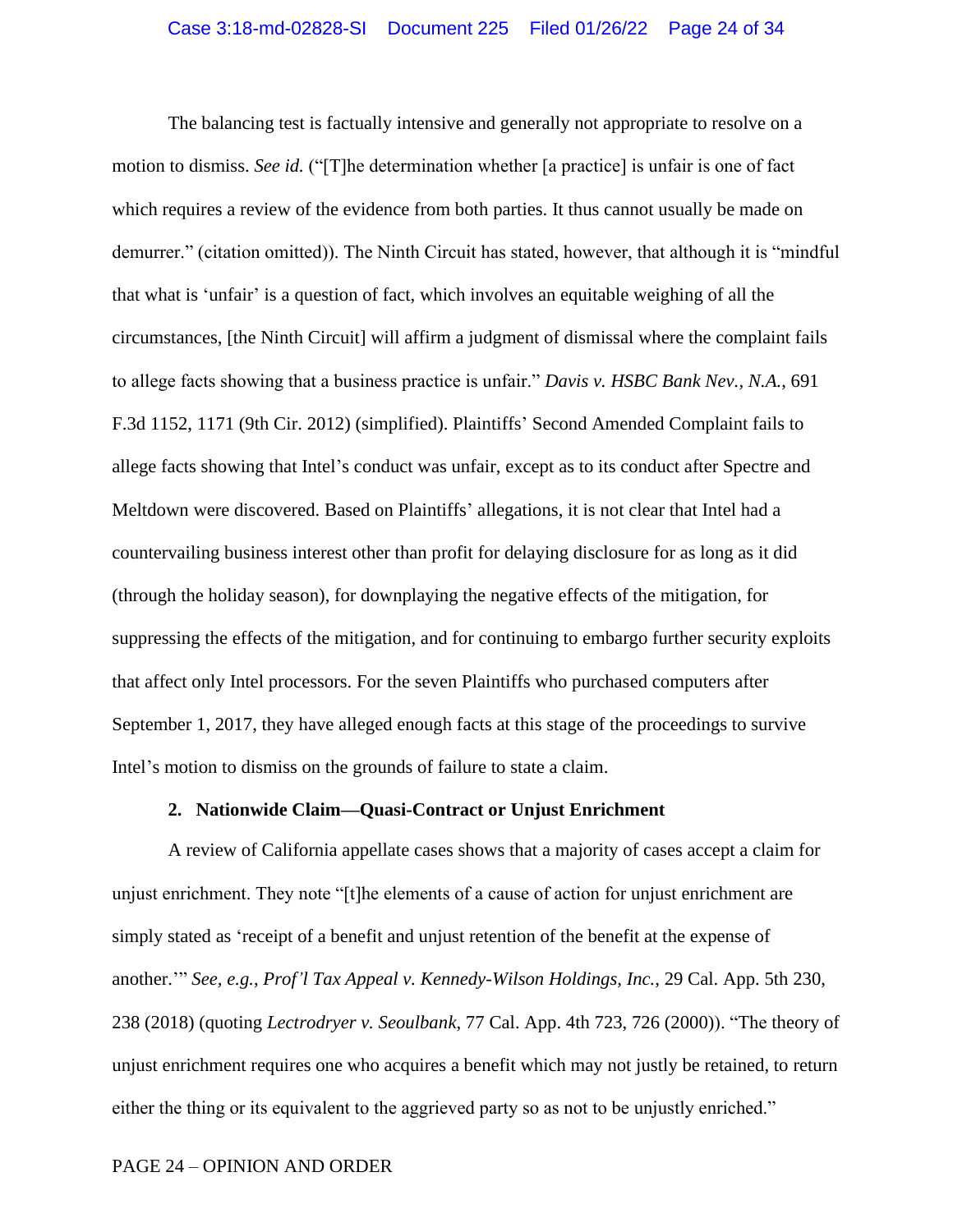*Otworth v. S. Pac. Transp. Co.*, 166 Cal. App. 3d 452, 460 (1985). "It is not, strictly speaking, a theory of recovery, 'but an effect: the result of a failure to make restitution under circumstances where it is equitable to do so.'" *Prakashpalan v. Engstrom, Lipscomb & Lack*, 223 Cal. App. 4th 1105, 1132 (2014), *as modified on denial of reh'g* (quoting *Melchior v. New Line Prods., Inc.*, 106 Cal. App. 4th 779, 793 (2003)).

Intel argues that Plaintiffs fail to state a claim for unjust enrichment because without an actionable omission, there is no allegation that Intel retained a benefit that was unjust. As previously discussed, the Court agrees as to all Plaintiffs except the seven Plaintiffs who purchased devices with Intel processors after September 1, 2017. Plaintiffs' allegations that Intel manipulated the embargo period, delayed disclosure to past the holiday season to make more profit, misrepresented that the exploits affected all processors when most of them allegedly only affect Intel's processors, mispresented the negative effects of the mitigation, and intentionally suppressed testing and dissemination of test results of the effects of the mitigation are sufficient at this stage of the litigation plausibly to state a claim that Intel's conduct after the discovery of the exploits resulted in an unjust retention of benefits.

## **3. Equitable Claims—Adequate Legal Remedy**

Intel argues that Plaintiffs' allegation that they may not have an adequate legal remedy is insufficient under *Sonner v. Premier Nutrition Corp.*, 971 F.3d 834 (9th Cir. 2020), and both Plaintiffs' UCL and unjust enrichment claims must be dismissed. In resolving Intel's second motion to dismiss, the Court held that under *Sonner* (then recently decided) Plaintiffs needed to allege, even when pleading in the alternative, that they did not have an adequate remedy at law to request equitable relief. *Intel II*, 2021 WL 1198299, at \*11.

Since then, U.S. District Judge Vince Chhabria explained the pleading requirements under *Sonner*:

### PAGE 25 – OPINION AND ORDER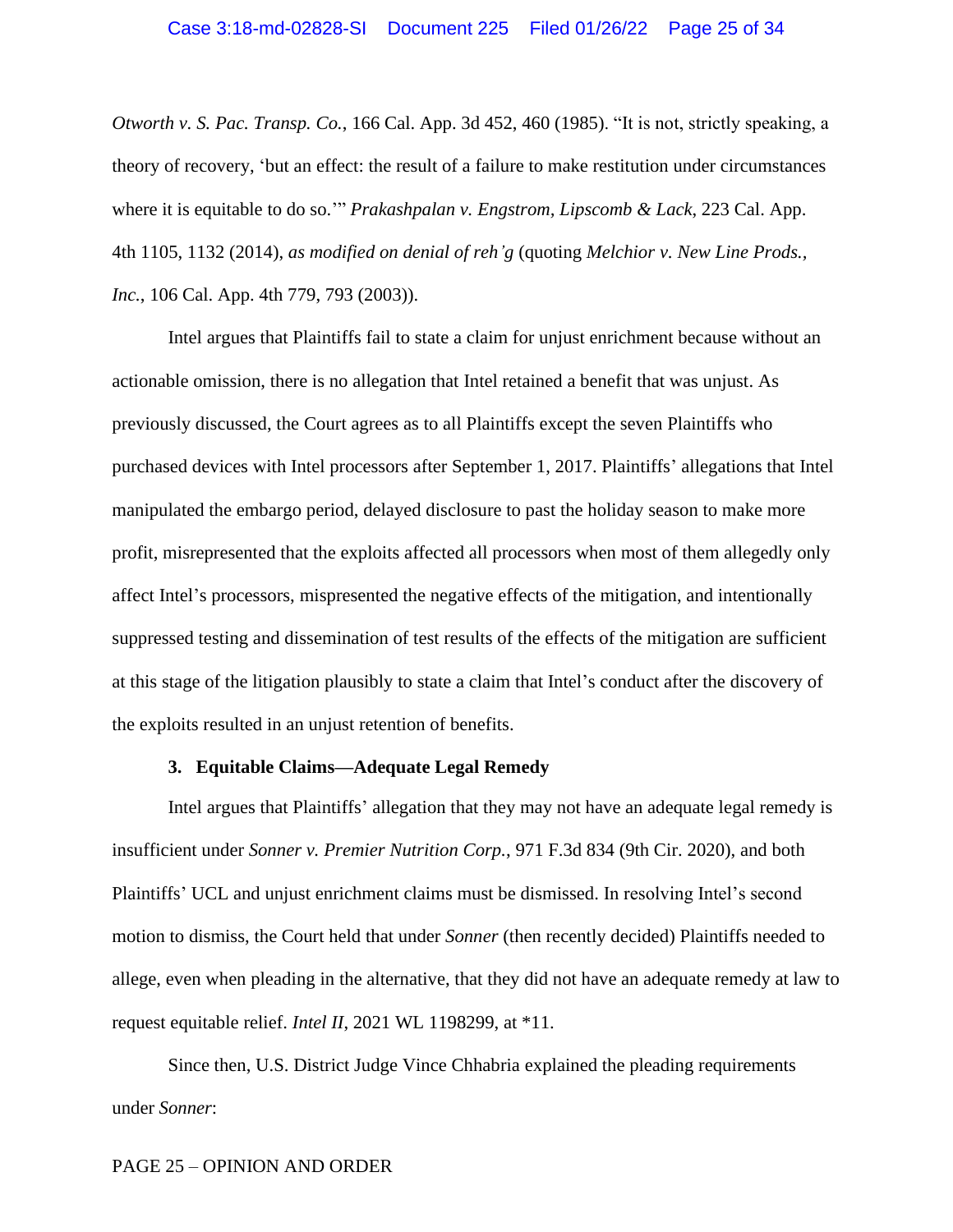*Sonner* primarily speaks to the ability of a federal court to award equitable relief at the end of the case. The ultimate holding of *Sonner* is that a plaintiff "must *establish* that she lacks an adequate remedy at law before *securing*" equitable relief under the UCL and CLRA. 971 F.3d at 844 (emphasis added). While *Sonner* recognized that a complaint seeking equitable relief must "plead 'the basic requisites of the issuance of equitable relief' including 'the inadequacy of remedies at law,'" nothing in *Sonner* precludes plaintiffs from doing so in the alternative to remedies at law. *Id.* at 844 (quoting *O'Shea v. Littleton*, 414 U.S. 488, 502 (1974)). Indeed, the Federal Rules of Civil Procedure permit demands for relief in the alternative. Fed. R. Civ. P. 8(a)(3).

*Sonner*, therefore, should not be understood as a categorical bar to pleading claims for equitable relief under the UCL and damages under the CLRA in a single complaint, as plaintiffs can bring claims in the alternative under different legal theories. For example, a plaintiff may be able to state a claim for equitable relief under the unfair prong of the UCL alongside a claim for damages based on a theory of fraud under the CLRA. *See Elgindy v. AGA Service Company*, 2021 WL 1176535, at \*15 (N.D. Cal. Mar. 29, 2021) (declining to dismiss the plaintiffs' claims under the unlawful and unfair prongs of the UCL because only equitable relief was available under this legal theory, despite the availability of a legal remedy for the plaintiffs' claims on a fraud-based theory). The relevant inquiry is not what other claims the plaintiffs have raised, but whether they have plausibly alleged the inadequacy of legal remedies for each claim for equitable relief that they seek.

*Cepelak v. HP Inc.*, 2021 WL 5298022, at \*2 (N.D. Cal. Nov. 15, 2021). The Court agrees with

Judge Chhabria and, thus, considers whether Plaintiffs have plausibly alleged the inadequacy of legal remedies.

Plaintiffs argue that they have sufficiently alleged the inadequacy of legal remedies for their equitable remedies because they have requested that Intel be prevented from making further misrepresentations about the defects and the security exploits, such as that they affect all processors, and have alleged that going forward they cannot trust Intel's representations about Intel's products. *See id.* at \*3 ("Here, the plaintiffs have plausibly alleged the inadequacy of remedies at law with respect to their claims for injunctive relief. . . . The plaintiffs state that,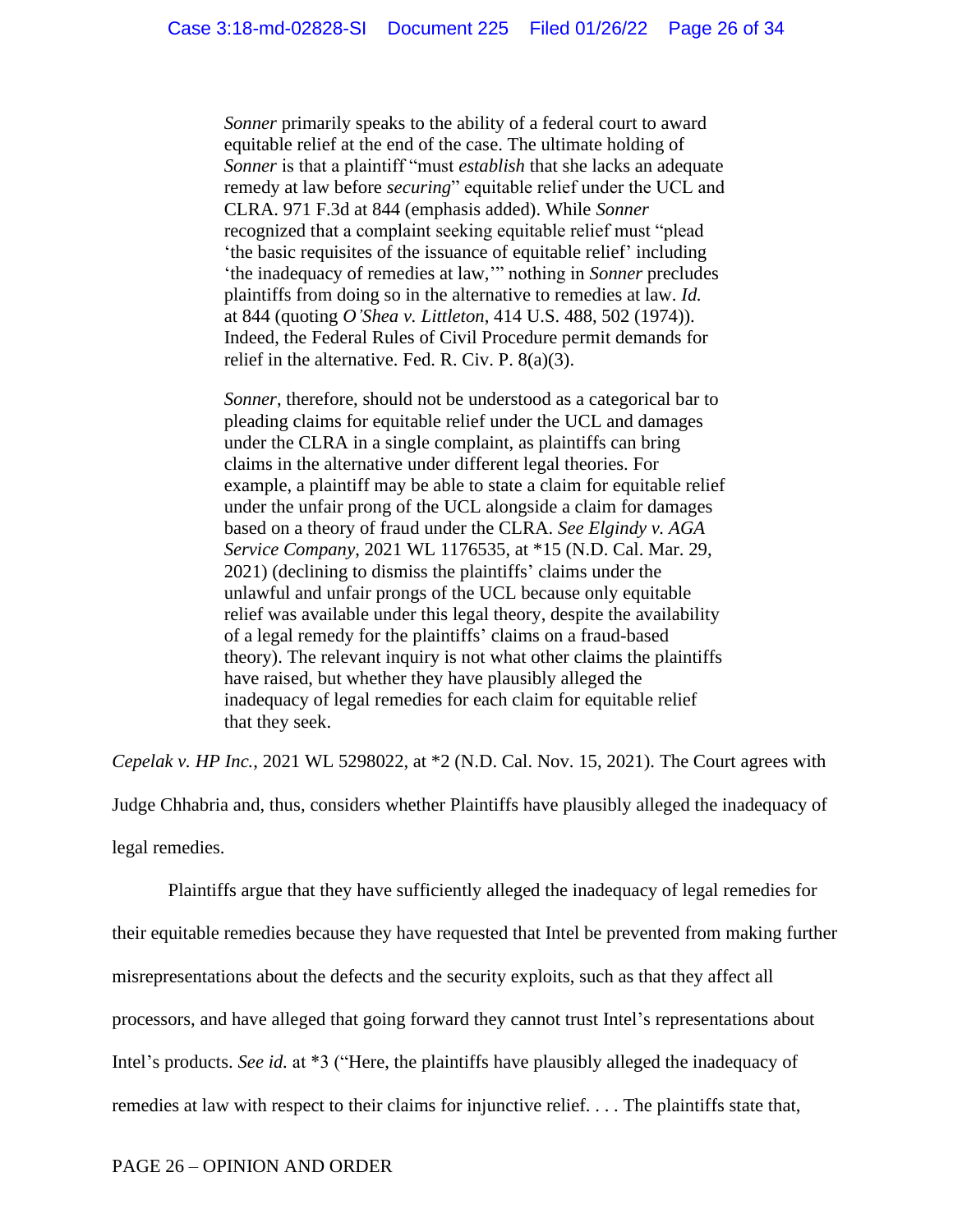## Case 3:18-md-02828-SI Document 225 Filed 01/26/22 Page 27 of 34

absent an injunction, they 'will abstain from purchasing [HP printers] even though they would like to do so in the future' because they will not be able to rely on HP's representations (or lack thereof) concerning the alleged defect. This harm cannot be remedied by a future damages action because the plaintiffs cannot bring a lawsuit based on their decision *not* to purchase a printer."). Plaintiffs also argue that the legal remedies are insufficient because they are not as "plain and speedy" as the requested equitable remedies.

"A remedy at law does not exclude one in equity unless it is equally prompt and certain and in other ways efficient." *Am. Life Ins. Co. v. Stewart*, 300 U.S. 203, 214 (1937). Courts have found that the rule set forth in *Stewart* applies when an equitable claim for restitution relies on a different theory than a claim at law that seeks money damages. *See Elgindy v. AGA Serv. Co.*, 2021 WL 1176535, at \*15 (N.D. Cal. Mar. 29, 2021) (holding that because the claim for restitution under the UCL was based on a different theory than the plaintiff's legal claims seeking damages, the claim was not barred); *In re JUUL Labs, Inc., Mktg., Sales Practices, & Prod. Liab. Litig.*, 497 F. Supp. 3d 552, 639 (N.D. Cal. 2020) (suggesting that a UCL claim can survive an adequate remedy at law challenge when "the allegations regarding unfair conduct are not otherwise coextensive with plaintiffs' legal claims").

The conduct on which the Court has allowed Plaintiffs' claim of unfair conduct under the UCL and unjust enrichment claims to proceed—Intel's alleged conduct after Google Project Zero discovered the exploits in 2017—is not the same factual conduct on which Plaintiffs based their legal claims. Those claims relied on Intel's conduct before the exploits were discovered, mainly from Intel's design choices in 2006. The equitable claims that the Court is not dismissing also rely extensively on alleged ongoing conduct by Intel, such as manipulating the embargo process and making ongoing misrepresentations about security exploits and their effects as they

### PAGE 27 – OPINION AND ORDER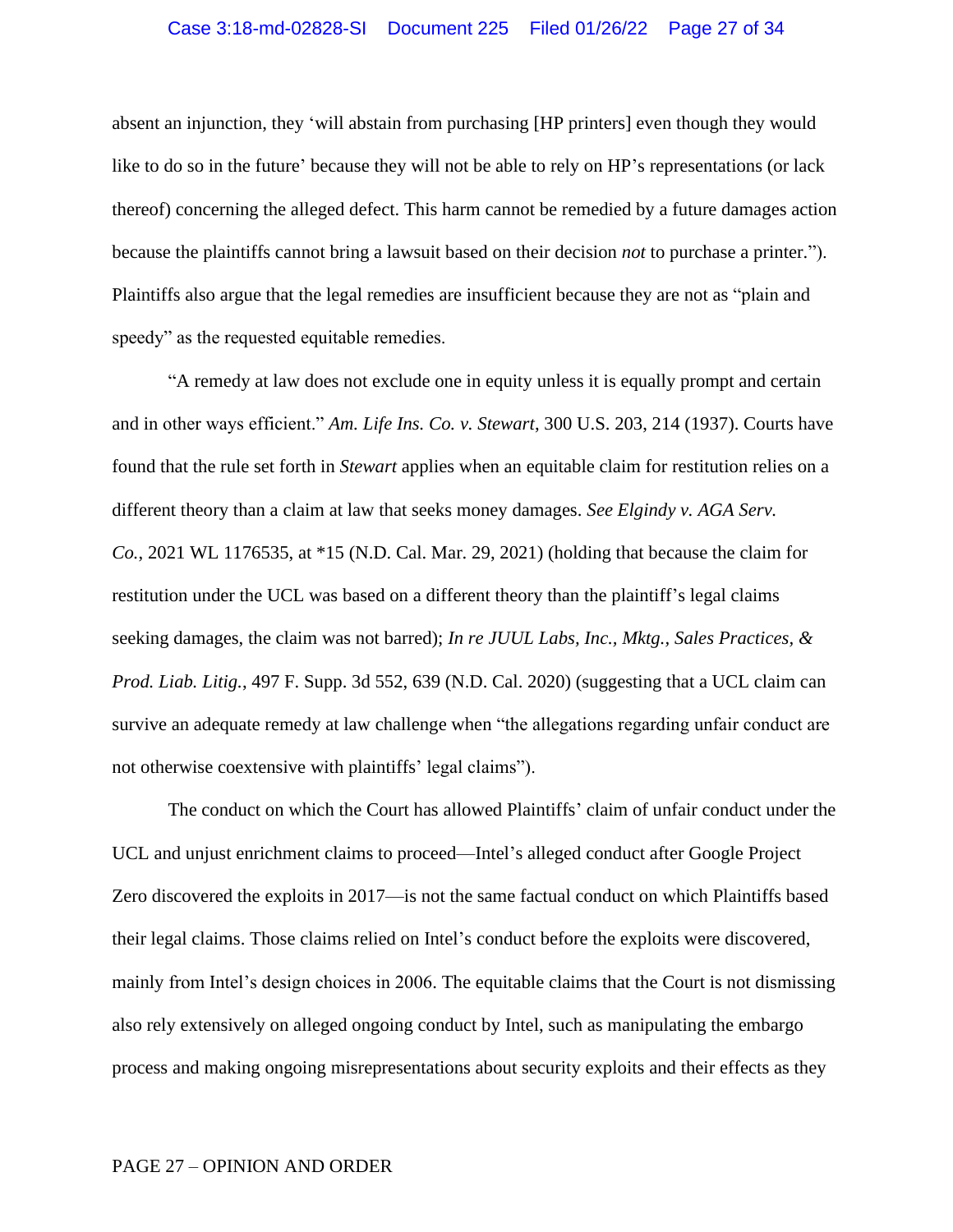# Case 3:18-md-02828-SI Document 225 Filed 01/26/22 Page 28 of 34

continue to be discovered, and the effects of mitigation. Plaintiffs allege this conduct will dissuade them from making future purchases. Such conduct is not amenable to future money damages. *See Cepelak*, 2021 WL 5298022, at \*3. Additionally, this conduct makes calculating future money damages difficult. *See IntegrityMessageBoards.com v. Facebook, Inc.*, 2020 WL 6544411, at \*7 (N.D. Cal. Nov. 6, 2020) (rejecting a challenge under *Sonner* in part because "plaintiff has no factual basis to quantify its actual damages for future harm"). Further, at this stage in the proceedings, Plaintiffs plausibly have alleged that legal damages may not be as prompt and efficient as equitable restitution. The Court declines to dismiss Plaintiffs' UCL and unjust enrichment claims under *Sonner* at this time.

## **B. State Subclass Claims**

Intel argues that Plaintiffs fail to state a claim under the state subclass claims, which are brought under the consumer protection laws of all states but California, Kentucky, and Massachusetts, plus the District of Columbia. The parties agreed to litigate in the pending motion six bellwether counts under the consumer protection laws of Florida, Illinois, New Jersey, New York, Ohio, and Texas.<sup>5</sup>

<sup>&</sup>lt;sup>5</sup> Focusing on the bellwether states results in a somewhat awkward analysis because the Court has dismissed the nationwide claims of all Plaintiffs except the seven Plaintiffs who purchased devices after September 1, 2017. These Plaintiffs are from California (no separate state subclass alleged), Georgia, Idaho, Pennsylvania, Nebraska, New Mexico, and South Carolina. Thus, none of them are from the bellwether states. A more efficient analysis at this point would likely be to analyze whether state claims are adequately alleged under the six states for which separate state subclass claims have been raised and the Court has concluded nationwide claims have been sufficiently alleged. The parties, however, only briefed the bellwether states, and there is significant overlap between states. Thus, the Court will analyze the bellwether states as agreed upon by the parties.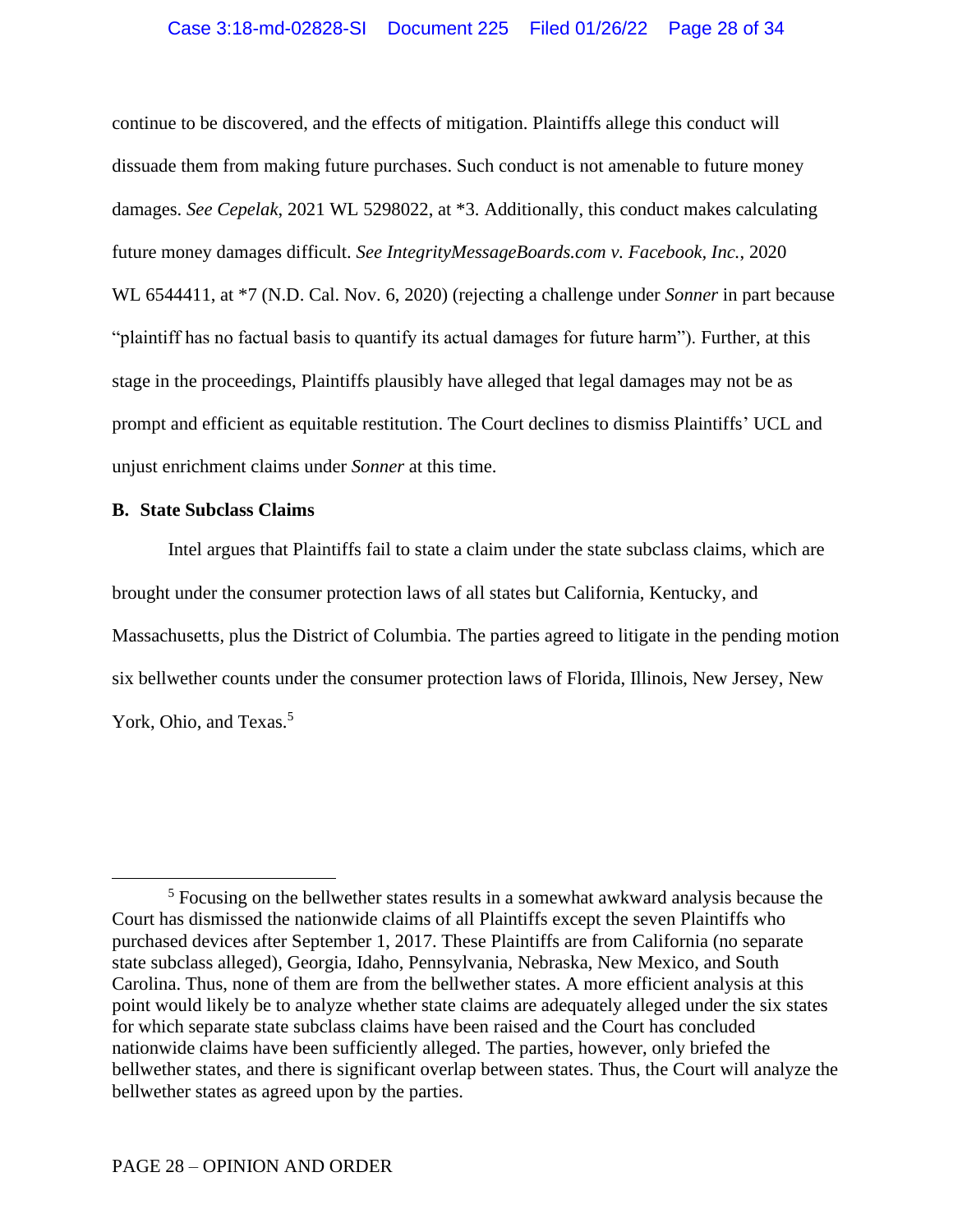### **1. All Bellwether Deceptive Practices Claims Based on Misrepresentations**

In resolving Intel's second motion to dismiss, the Court analyzed Plaintiffs' bellwether claims based on alleged misrepresentations, discussing all the bellwether states' applicable laws and their requirements that a plaintiff be exposed to the alleged misrepresentation (even jurisdictions that do not require reliance). *See Intel II*, 2021 WL 1198299, at \*12-14. The Court concluded that "Plaintiffs' allegations about what the Named Plaintiffs from the bellwether jurisdictions allegedly saw and heard are insufficient to support Plaintiffs' alleged deceptive practices claims based on misrepresentations." *Id.* at \*14. The Court found the alleged statements to be general statements about speed or performance unrelated to security, statements that were too vague to be actionable, or statements that were mere puffery. *Id.*

The Second Amended Complaint suffers from the same deficiency. As discussed above, the allegations about what every Named Plaintiff saw or heard are still only general statements about speed or performance, statements that are vague, or statements that are mere puffery. They are not actionable as a misrepresentation.

# **2. All Bellwether Deceptive Practices Claims Based on Omissions**

Plaintiffs' state subclass deceptive practices claims based on omissions fail for the same reason the UCL unfairness claim based on an omission fails, even if it did not have other deficiencies. If the technical articles, white papers, product manuals, and patent applications disclose Unauthorized Access, then there is no omission. If those materials do not disclose Unauthorized Access, then Plaintiffs fail sufficiently to allege Intel's knowledge of Unauthorized Access, a required element of an omission claim. Thus, Plaintiffs' fail to state any state claim based on an omission.

### PAGE 29 – OPINION AND ORDER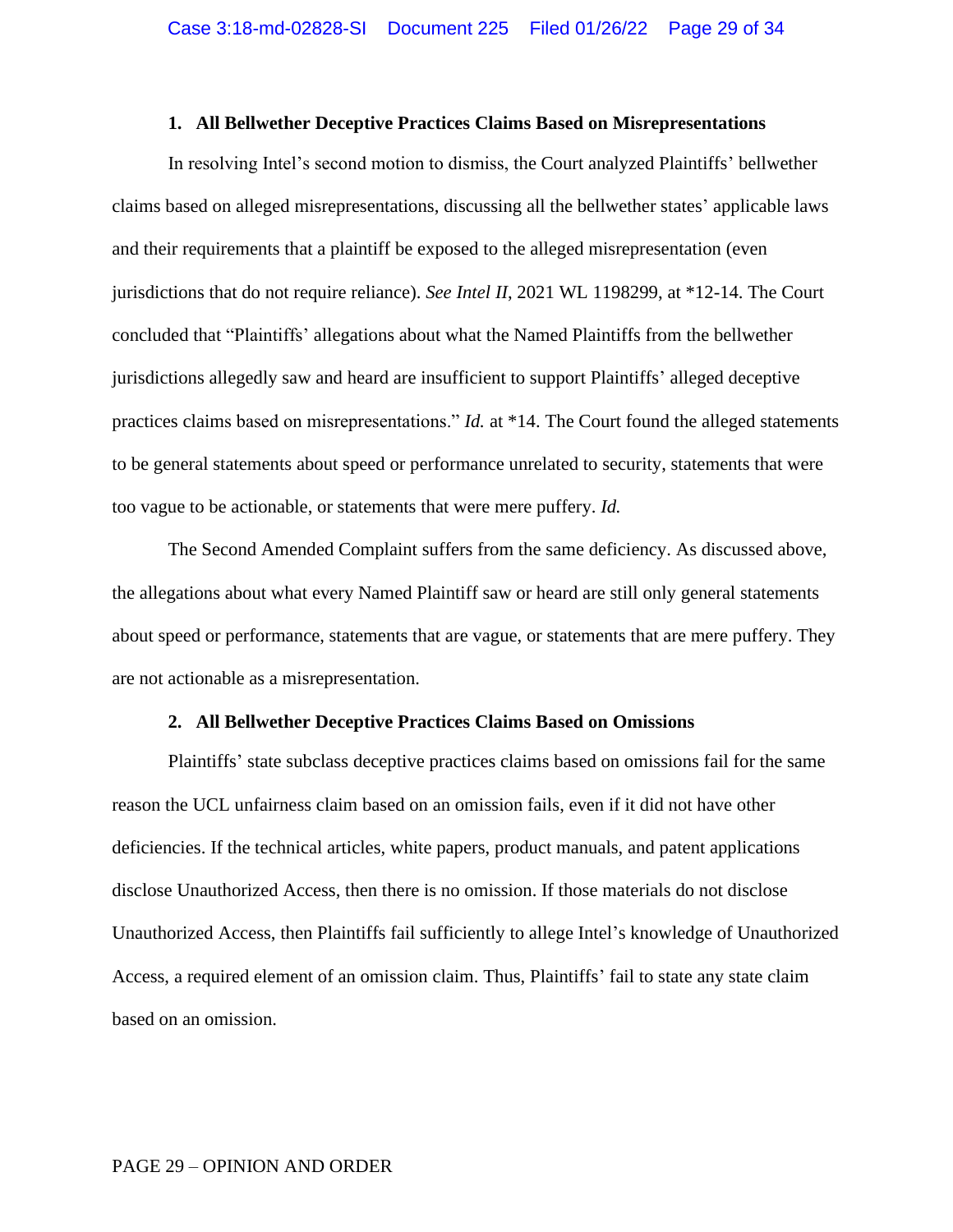## **3. Unfair Conduct**

In Illinois, "to allege that a practice is unfair, a plaintiff must plead that the practice: (1) offends public policy; (2) is immoral, unethical, oppressive, or unscrupulous; and (3) causes substantial injury to consumers." *Aliano v. Ferriss*, 988 N.E.2d 168, 177 (Ill. App. 2013). This is the standard discussed above in analyzing Plaintiffs' nationwide UCL claim, and the outcome is the same for this state subclass claims. Only conduct after September 1, 2017 is actionable.

Ohio applies the Federal Trade Commission (FTC) Act test for such claims. The FTC Act "provides that an 'unfair' practice is one that 'causes or is likely to cause substantial injury to consumers which is not reasonably avoidable by consumers themselves and not outweighed by countervailing benefits to consumers or to competition.'" *Swiger v. Terminix Int'l Co. L.P.*, 1995 WL 396467, at \*5 (Ohio Ct. App. June 28, 1995) (quoting 15 U.S.C. § 45(n)); *see also Davis*, 691 F.3d at 1168 (stating that under the FTC Act test "[a] practice is 'unfair' . . . only if it 'causes or is likely to cause substantial injury to consumers which is not reasonably avoidable by consumers themselves and not outweighed by countervailing benefits to consumers or to competition'" (quoting 15 U.S.C. § 45(n)). Florida also applies this test. *See Porsche Cars N. Am., Inc. v. Diamond*, 140 So. 3d 1090, 1098 (Fla. Dist. Ct. App. 2014) (noting that other cases have applied the FTC's definition from 1964, but holding that because Florida applies the FTC's definition of an unfair practice, the proper definition is the updated one from 1980).

The Court has already found that Plaintiffs have not sufficiently alleged Intel's conduct was unfair for Plaintiffs who purchased or leased products with Intel processors before September 1, 2017. Plaintiffs, however, have sufficiently alleged that Intel's conduct was "unfair" after Google Project Zero discovered the security exploits, for Plaintiffs who purchased products with Intel processors after September 1, 2017. For states applying the FTC test, the Court thus considers whether those Plaintiffs could have reasonably avoided the injury.

### PAGE 30 – OPINION AND ORDER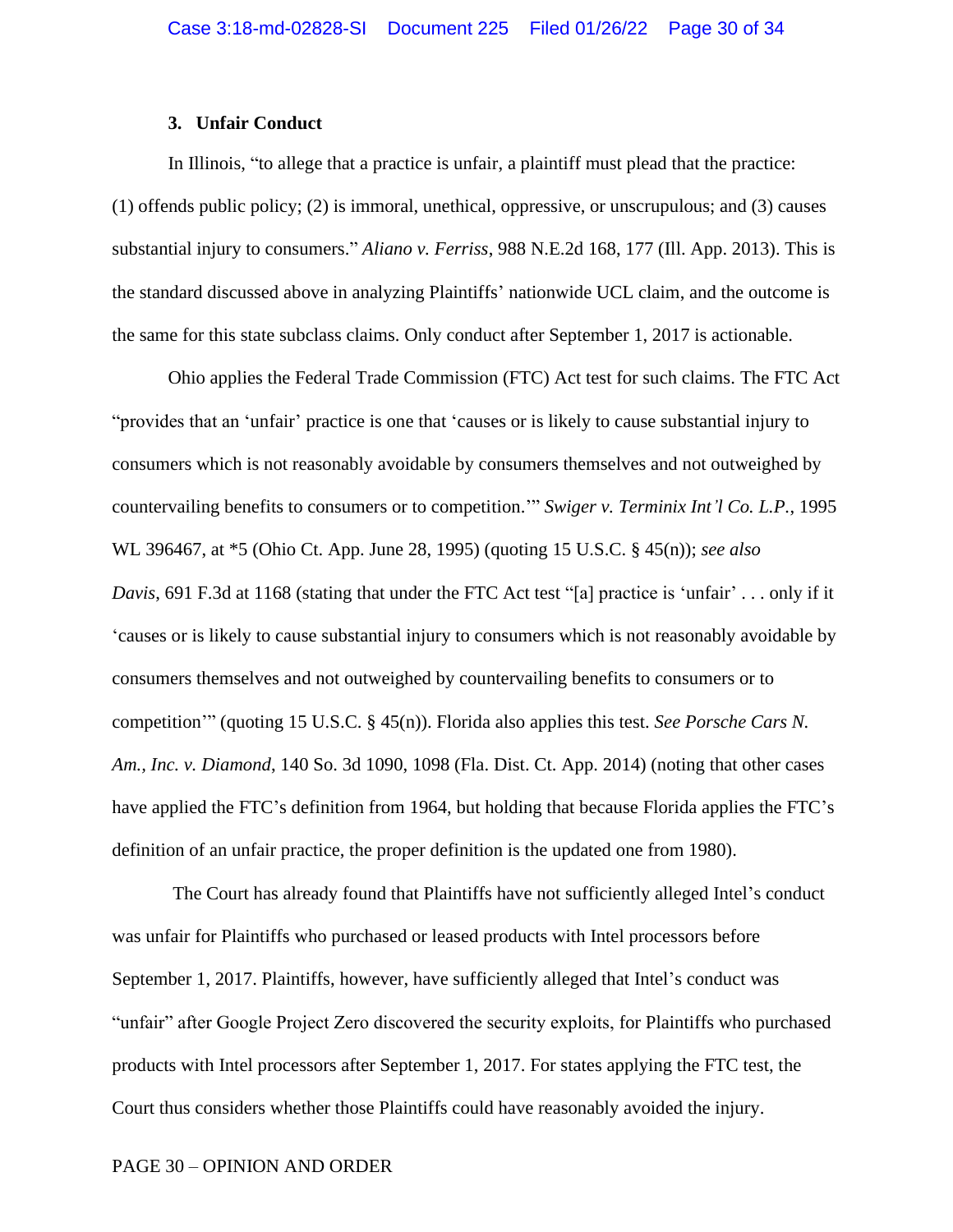"An injury is reasonably avoidable if consumers have reason to anticipate the impending harm and the means to avoid it, or if consumers are aware of, and are reasonably capable of pursuing, potential avenues toward mitigating the injury after the fact." *HSBC Bank*, 691 F.3d at 1168 (quotation marks omitted). Plaintiffs did not have reason to anticipate the impending harm or the means to avoid it. The alleged defects are highly technical, and the average consumer would not comprehend them and would be unable to mitigate them between September 1, 2017 and when the exploits were disclosed in January 2018. Even if a consumer knew to research side-channel attacks and became exposed to the alleged articles and patent applications, they likely would not understand them And, unless they were a highly-skilled computer programmer or hardware engineer, they would be unable to do anything about what they had read. Nor could Plaintiffs avoid the harm of Intel's alleged manipulation of the embargo period or alleged misstatements. The accurate information was in Intel's possession, not the consuming public's.

After both alleged defects became widely known in 2018, average consumers still could do nothing to mitigate them other than download the provided patches. Any degradation in performance or other negative repercussions caused by those patches are beyond the control of the average consumer. As more security exploits of the alleged defects are discovered, the average consumer remains powerless to avoid any potential harm. Additionally, consumers remain unable to mitigate any harm caused by Intel's alleged continuing misstatements. The accurate information about new exploits continues to remain within Intel's knowledge, as does the comprehensive picture about the negative effects of the mitigation efforts. Thus, Plaintiffs could not reasonably have avoided their injuries. The Court dismisses Plaintiffs' claims for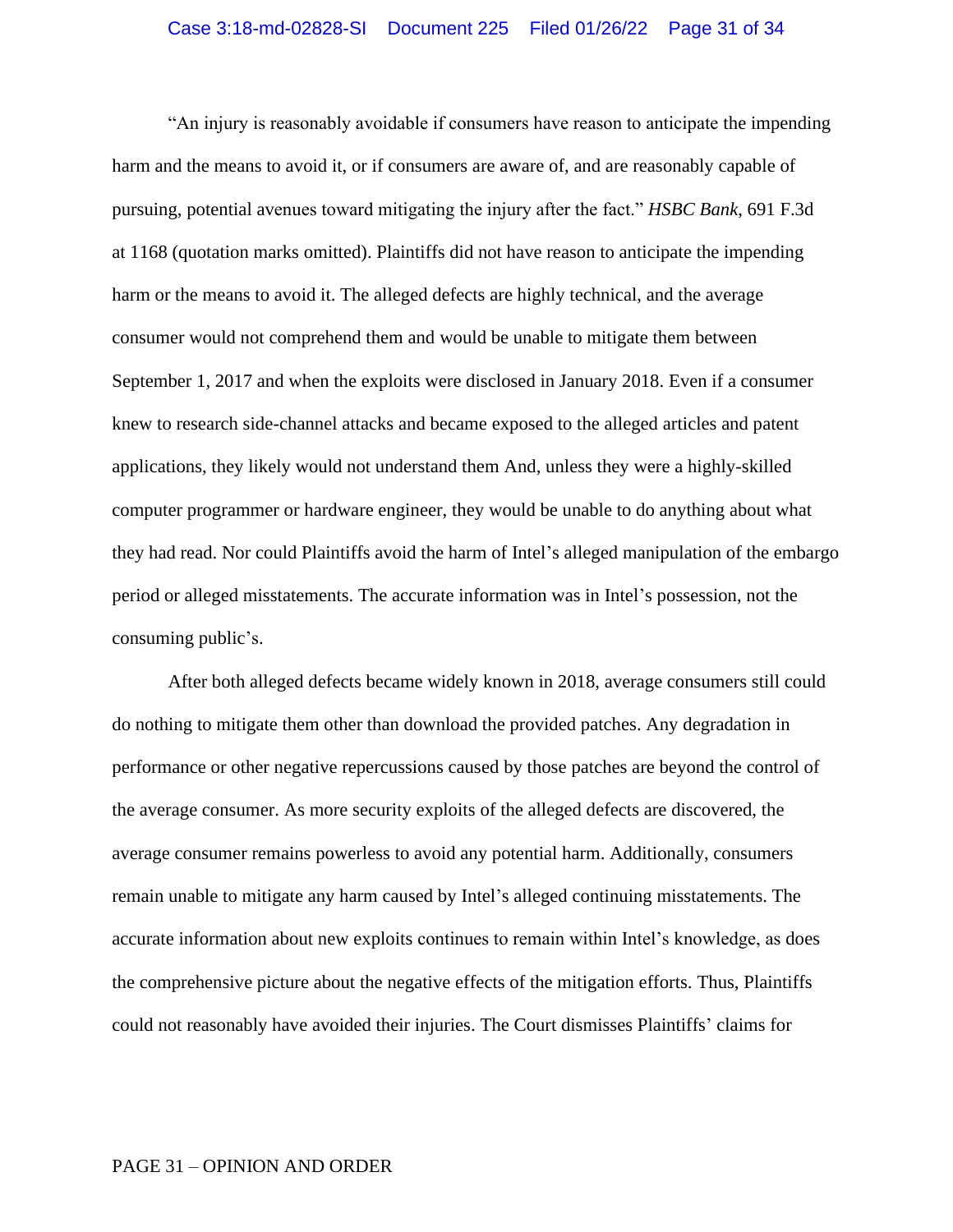unfair conduct under state law, except for claims based on Intel's alleged conduct after September 1, 2017.

# **4. Unconscionable Practices**

The Court has found no actionable conduct before September 1, 2017. No Plaintiff who bought a product with Intel processors after that date is from any of the bellwether states. The Court therefore will not analyze each bellwether states' law on unconscionability. The Court analyzes Texas law only as a sample bellwether state.

Under the Texas Deceptive Trade Practices Act, an unconscionable action is "an act or practice which, to a consumer's detriment, takes advantage of the lack of knowledge, ability, experience, or capacity of the consumer to a grossly unfair degree." Tex. Bus. & Com Code  $§$  17.45(5).

> When assessing the "unconscionability" of an action, courts look to "what the consumer could have or would have done if he had known about the information," as well as the consumer's relative "knowledge, ability, experience, or capacity." *Peltier Enters., Inc. v. Hilton*, 51 S.W.3d 616, 623 (Tex. App. Ct. 2000). Courts "determine whether the consumer was taken advantage of to a grossly unfair degree by looking at the entire transaction, not just whether a defendant actually intended to take advantage of the consumer." *SCS Builders*, 390 S.W.3d at 541. "To prove an unconscionable action or course of action, a plaintiff must show that the defendant took advantage of his lack of knowledge and the resulting unfairness was glaringly noticeable, flagrant, complete and unmitigated." *Washburn v. Ford*, 521 S.W.3d 871, 877, 2017 WL 2258253, at \*5 (Tex. App. May 23, 2017); *see also Parkway Co. v. Woodruff*, 901 S.W.2d 434, 441 (Tex. 1995) ("[U]nconscionability requires that the seller take advantage of special skills and training at the time of the sale.").

*In re Gen. Motors LLC Ignition Switch Litig.*, 257 F. Supp. 3d 372, 449 (S.D.N.Y. 2017),

*modified on other grounds on reconsideration*, 2017 WL 3443623 (S.D.N.Y. Aug. 9, 2017). The

court in that case concluded that allegations of General Motors' "practice of promoting its

vehicles as safe and reliable, despite its knowledge of numerous alleged defects, 'took advantage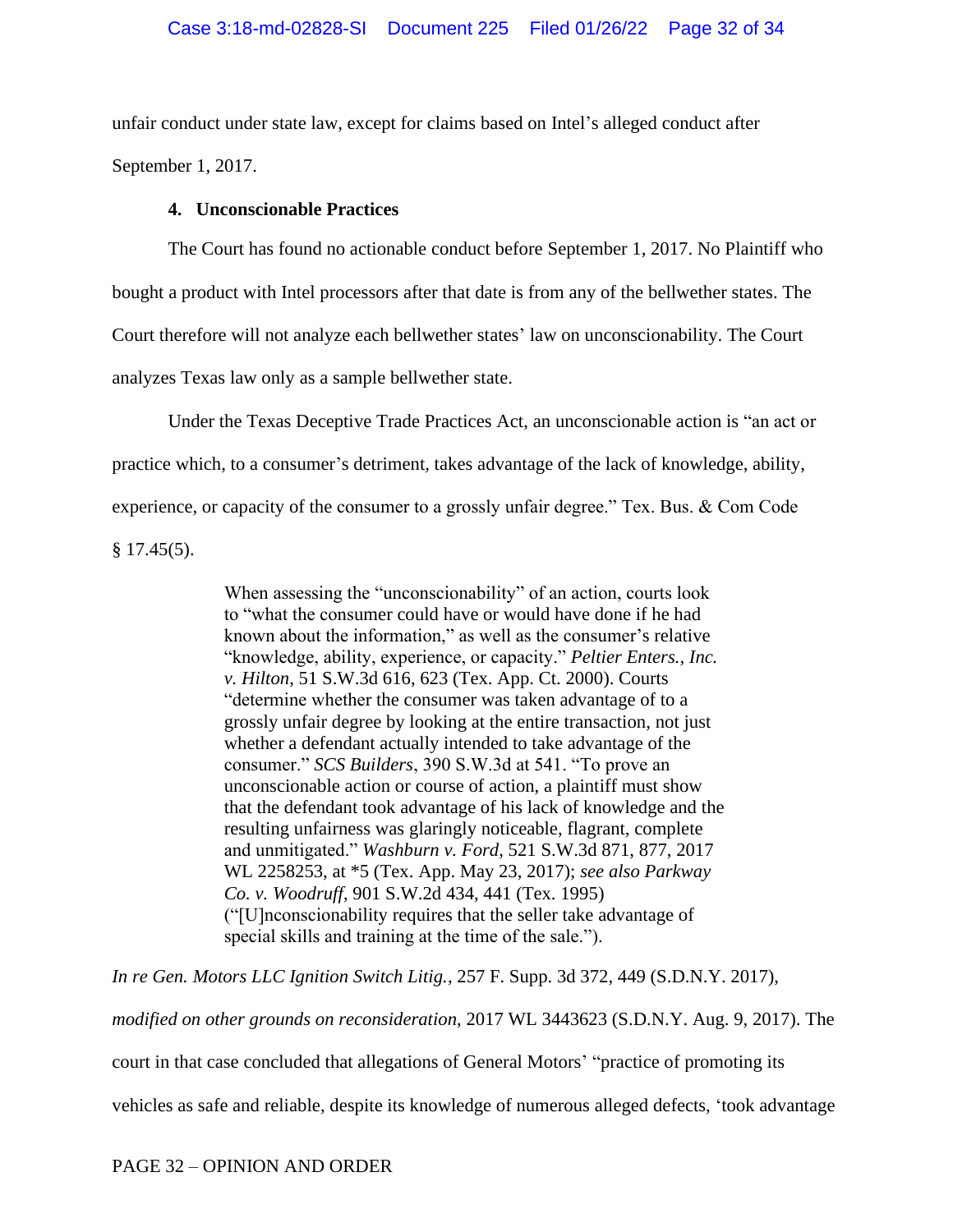of [the plaintiffs'] lack of knowledge' such that 'the resulting unfairness was glaringly noticeable, flagrant, complete and unmitigated.'" *Id.* (quoting Tex. Bus. & Com Code  $§ 17.45(5)$ .

Here, Plaintiffs allege that after Google Project Zero discovered Spectre and then Meltdown, Intel knew about its processors' unique defects that caused its processors to be susceptible to more exploits than other processors, knew that its processors would require mitigation that would slow down the processors, continued to market its processors as safe and fast, intentionally delayed disclosure of the exploits, including until after the 2017 holiday season, made misrepresentations about the effect of the security exploits and the effect of the mitigation, and actively suppressed testing and public disclosure of the effects of the mitigation. At this stage of the litigation, these allegations are enough to show that Intel took advantage of consumers' lack of knowledge such that the resulting unfairness was glaringly noticeable, flagrant, complete, and unmitigated. Accordingly, at this stage of the proceedings and given the current posture of the motion with the litigation of a bellwether jurisdiction, the Court denies Intel's motion to dismiss Plaintiffs' claim for state law unconscionable practices based on Intel's conduct after September 1, 2017. The Court, however, grants this aspect of Intel's motion to dismiss relating to conduct that occurred before September 1, 2017.

#### **CONCLUSION**

The Court GRANTS IN PART Intel's Motion to Dismiss the Second Amended Complaint (ECF 213). The Court dismisses with prejudice all claims except those alleged by Plaintiffs Carlo Garcia, Joseph Phillips, Kenneth Woolsey, City of New Castle, James Bradshaw, Andrew Montoya, and Kathleen Greer for alleged conduct by Intel occurring on or after September 1, 2017. The Court also dismisses the claims of these seven Plaintiffs other than: (a) their nationwide claim under California's Unfair Competition Law alleging unfair conduct;